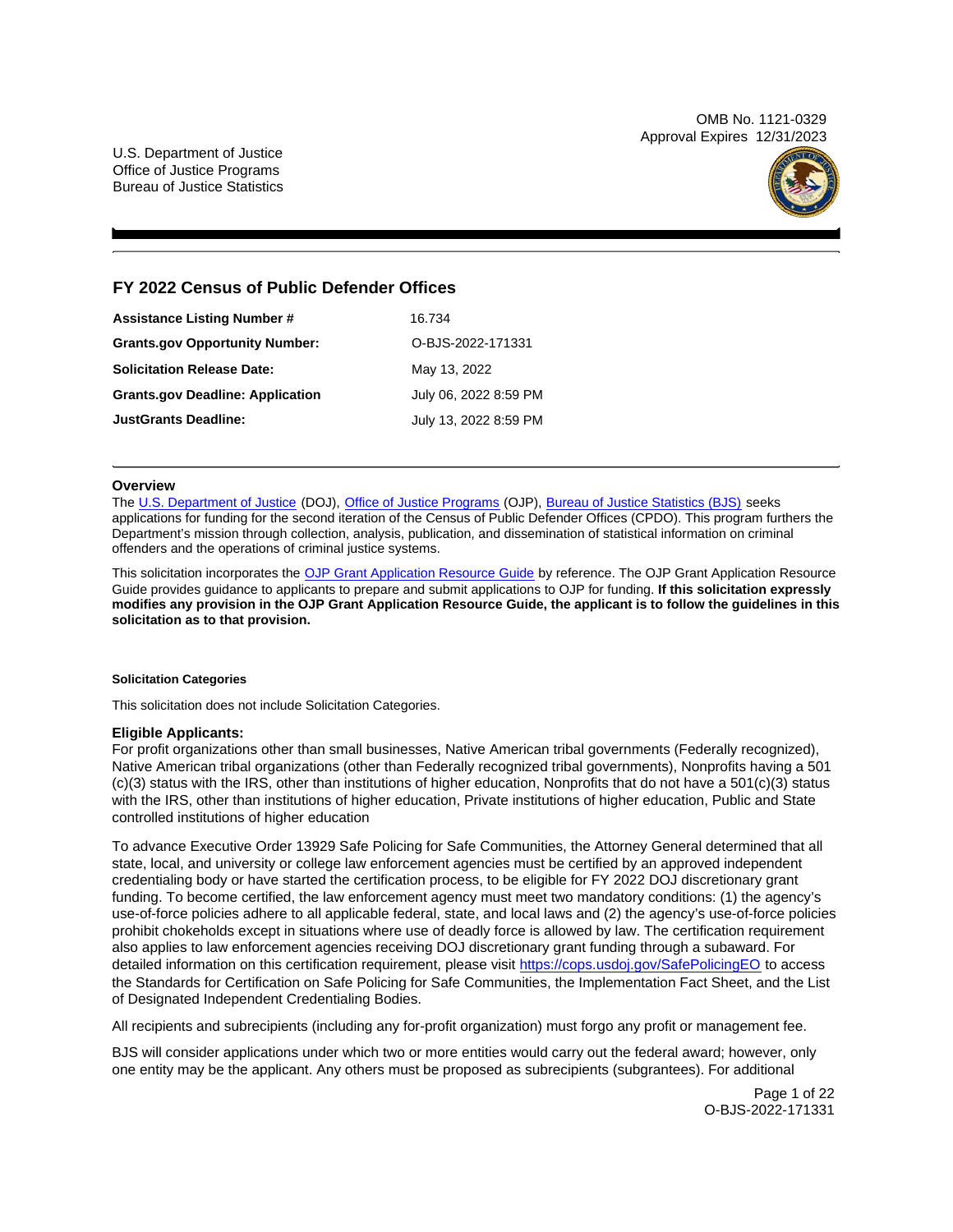<span id="page-1-0"></span>information on subawards, see the [OJP Grant Application Resource Guide.](https://www.ojp.gov/funding/Apply/Resources/Grant-App-Resource-Guide.htm)

BJS may elect to fund applications submitted under this FY 2022 solicitation in future fiscal years, dependent on, among other considerations, the merit of the applications and on the availability of appropriations.

# **Contact Information**

For technical assistance with submitting the Application for Federal Assistance standard form (SF)-424 and a Disclosure of Lobbying Activities form (SF-LLL) in [Grants.gov](https://Grants.gov), contact the [Grants.gov](https://Grants.gov) Customer Support Hotline at 800-518-4726, 606-545-5035, [Grants.gov Customer Support](https://www.grants.gov/web/grants/support.html) or [support@grants.gov.](mailto:support@grants.gov) The [Grants.gov](https://Grants.gov) Support Hotline operates 24 hours a day, 7 days a week, except on federal holidays.

For technical assistance with submitting the full application in DOJ's Justice Grants System (JustGrants), contact the JustGrants Service Desk at 833-872-5175 or [JustGrants.Support@usdoj.gov.](mailto:JustGrants.Support@usdoj.gov) The JustGrants Service Desk operates 5 a.m. to 9 p.m. eastern time Monday-Friday and 9 a.m. to 5 p.m. Saturday, Sunday, and Federal holidays.

For assistance with any other requirements of this solicitation, contact Erica Grasmick, Project Manager, by telephone at 202-307-0765, or by email at [AskBJS@usdoj.gov.](mailto:AskBJS@usdoj.gov?subject=CPDO22) Include "CPDO22" in the subject line.

# **Submission Information**

Applications will be submitted to DOJ in two steps:

**Step 1:** The applicant must submit by the [Grants.gov](https://Grants.gov) deadline the required Application for Federal Assistance standard form (SF)-424 and a Disclosure of Lobbying Activities (SF-LLL) form when they register in [Grants.gov](https://Grants.gov) at [https://www.grants.gov/web/grants/register.html.](https://www.grants.gov/web/grants/register.html) To register in [Grants.gov,](https://Grants.gov) the applicant will need to ensure that its System for Award Management (SAM) registration is current.

**Step 2:** The applicant must then submit the **full application,** including attachments, in JustGrants at [JustGrants.usdoj.gov.](https://justicegrants.usdoj.gov/) To be considered timely, the full application must be submitted in JustGrants by the JustGrants application deadline. OJP encourages applicants to review the "How to Apply" section in the [OJP Grant](https://www.ojp.gov/funding/apply/ojp-grant-application-resource-guide#apply) [Application Resource Guide](https://www.ojp.gov/funding/apply/ojp-grant-application-resource-guide#apply) and the [JustGrants website](https://justicegrants.usdoj.gov/news) for more information, resources, and training.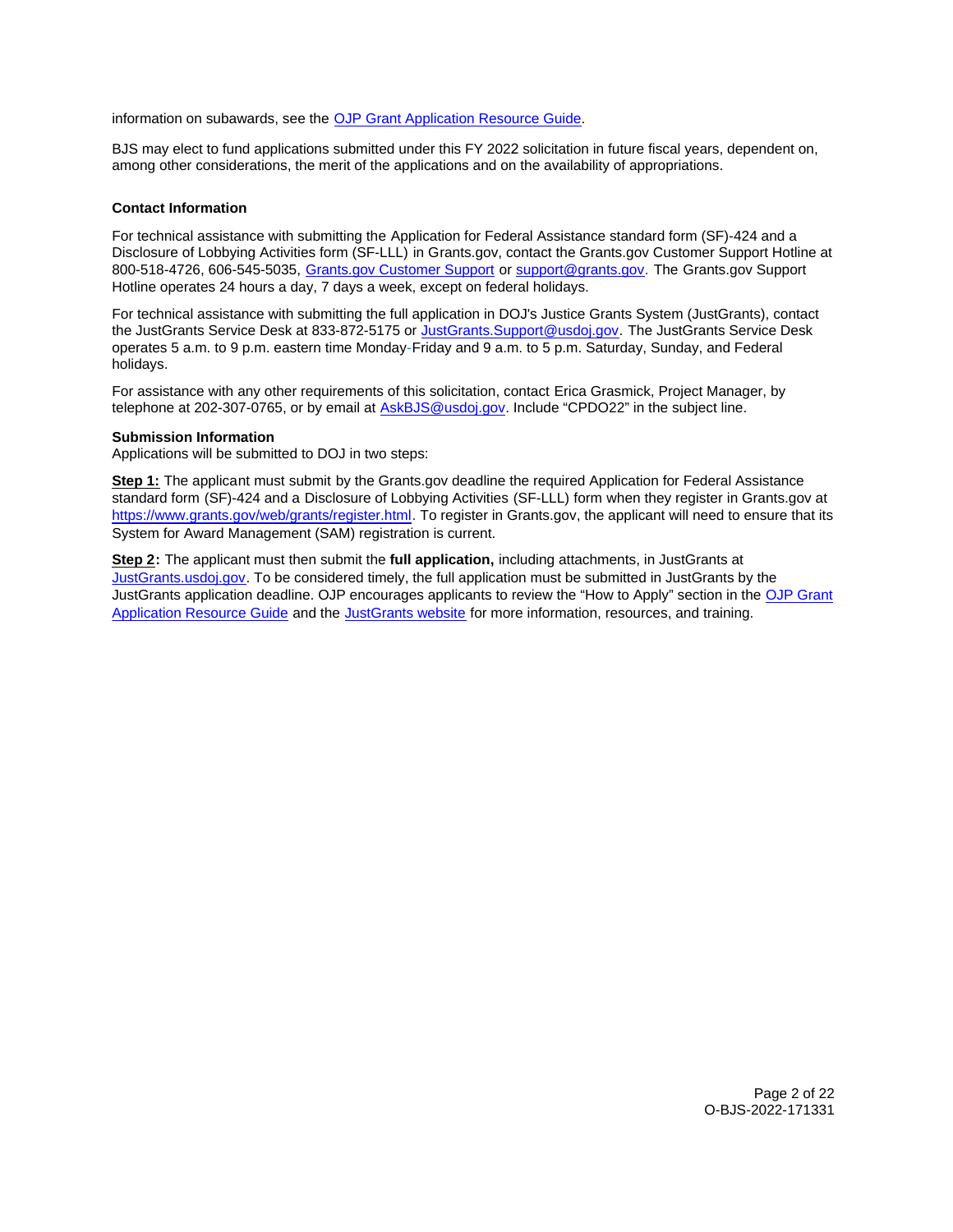# **Contents**

| Contact Information                                                                     | $\mathbf{2}$     |
|-----------------------------------------------------------------------------------------|------------------|
| <b>Program Description</b>                                                              | 5                |
| Overview                                                                                | 5                |
| <b>Statutory Authority</b>                                                              | 5                |
| Specific Information                                                                    | 5                |
| Goals, Objectives, Deliverables, and Timeline                                           | 6                |
| Timeline                                                                                | 6                |
| Task 1: Program management (all years)                                                  | $\overline{7}$   |
| Task 2: Instrumentation and stakeholder engagement                                      | $\overline{7}$   |
| Task 3: Frame development                                                               | $\overline{7}$   |
| Task 4: OMB clearance                                                                   | 8                |
| Task 5: Census administration and data collection procedures                            | 8                |
| Task 6: Final verification and dataset                                                  | 8                |
| <b>Evidence-Based Programs or Practices</b>                                             | 9                |
| Information Regarding Potential Evaluation of Programs and Activities                   | 9                |
| <b>Federal Award Information</b>                                                        | 9                |
| Awards, Amounts and Durations                                                           | 9                |
| <b>Continuation Funding Intent</b>                                                      | $\boldsymbol{9}$ |
| Availability of Funds                                                                   | $\boldsymbol{9}$ |
| <b>Types of Awards</b>                                                                  | 9                |
| Financial Management and System of Internal Controls                                    | 10               |
| Cost Sharing or Matching Requirement                                                    | 10               |
| Pre-agreement Costs (also known as Pre-award Costs)                                     | 10               |
| Limitation on Use of Award Funds for Employee Compensation: Waiver                      | 10               |
| Prior Approval, Planning, and Reporting of Conference/Meeting/Training Costs            | 10               |
| Costs Associated with Language Assistance (if applicable)                               | 10               |
| Information System Security and Privacy Requirements                                    | 10               |
| <b>Eligibility Information</b>                                                          | 11               |
| Application and Submission Information                                                  | 11               |
| Information to Complete the Application for Federal Assistance (SF-424)                 | 11               |
| Standard Applicant Information (JustGrants 424 and General Agency Information)          | 12 <sup>2</sup>  |
| Proposal Abstract                                                                       | 12               |
| <b>Proposal Narrative</b>                                                               | 12 <sup>2</sup>  |
| Goals, Objectives, Deliverables, and Timeline                                           | 13               |
| <b>Budget and Associated Documentation</b>                                              | 13               |
| Budget Worksheet and Budget Narrative (Web-based Form)                                  | 13               |
| Indirect Cost Rate Agreement (if applicable)                                            | 13               |
| <b>Employee Compensation Waiver</b>                                                     | 13               |
| Financial Management Questionnaire (including applicant disclosure of high-risk status) | 13               |
| Disclosure of Process Related to Executive Compensation                                 | 14               |
| <b>Additional Application Components</b>                                                | 14               |
| <b>Tribal Authorizing Resolution</b>                                                    | 14               |
| Research and Evaluation Independence and Integrity Statement                            | 14               |
| Human Subjects Protection                                                               | 14               |
| <b>Privacy Certificate</b>                                                              | 14               |
| <b>Disclosures and Assurances</b>                                                       | 15               |
| Disclosure of Lobbying Activities                                                       | 15               |
| <b>DOJ Certified Standard Assurances</b>                                                | 15 <sub>1</sub>  |
|                                                                                         |                  |

Page 3 of 22 O-BJS-2022-171331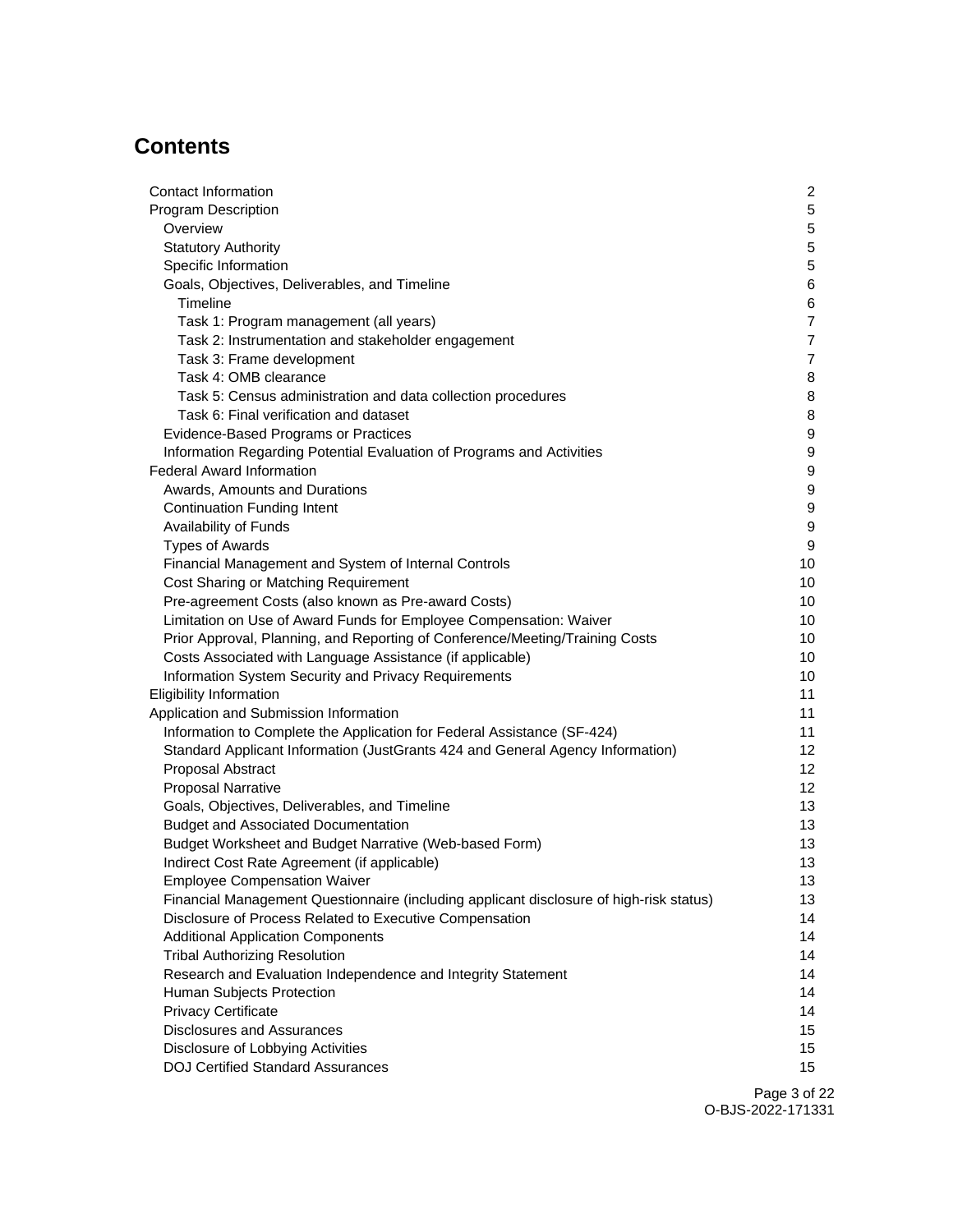| Applicant Disclosure of Duplication in Cost Items                                              | 15 |
|------------------------------------------------------------------------------------------------|----|
| DOJ Certifications Regarding Lobbying; Debarment, Suspension and Other Responsibility Matters; |    |
| and Drug-Free Workplace Requirements                                                           | 15 |
| Applicant Disclosure and Justification – DOJ High Risk Grantees (if applicable)                | 15 |
| How to Apply                                                                                   | 15 |
| Submission Dates and Time                                                                      | 15 |
| Application Review Information                                                                 | 16 |
| <b>Review Criteria</b>                                                                         | 16 |
| <b>Review Process</b>                                                                          | 17 |
| Federal Award Administration Information                                                       | 17 |
| <b>Federal Award Notices</b>                                                                   | 17 |
| Administrative, National Policy, and Other Legal Requirements                                  | 17 |
| Information Technology (IT) Security Clauses                                                   | 18 |
| General Information about Post-Federal Award Reporting Requirements                            | 18 |
| Federal Awarding Agency Contact(s)                                                             | 18 |
| Other Information                                                                              | 18 |
| Freedom of Information and Privacy Act (5 U.S.C. 552 and 5 U.S.C. 552a)                        | 18 |
| Provide Feedback to OJP                                                                        | 18 |
| <b>Performance Measures</b>                                                                    | 18 |
| <b>Application Checklist</b>                                                                   | 21 |
|                                                                                                |    |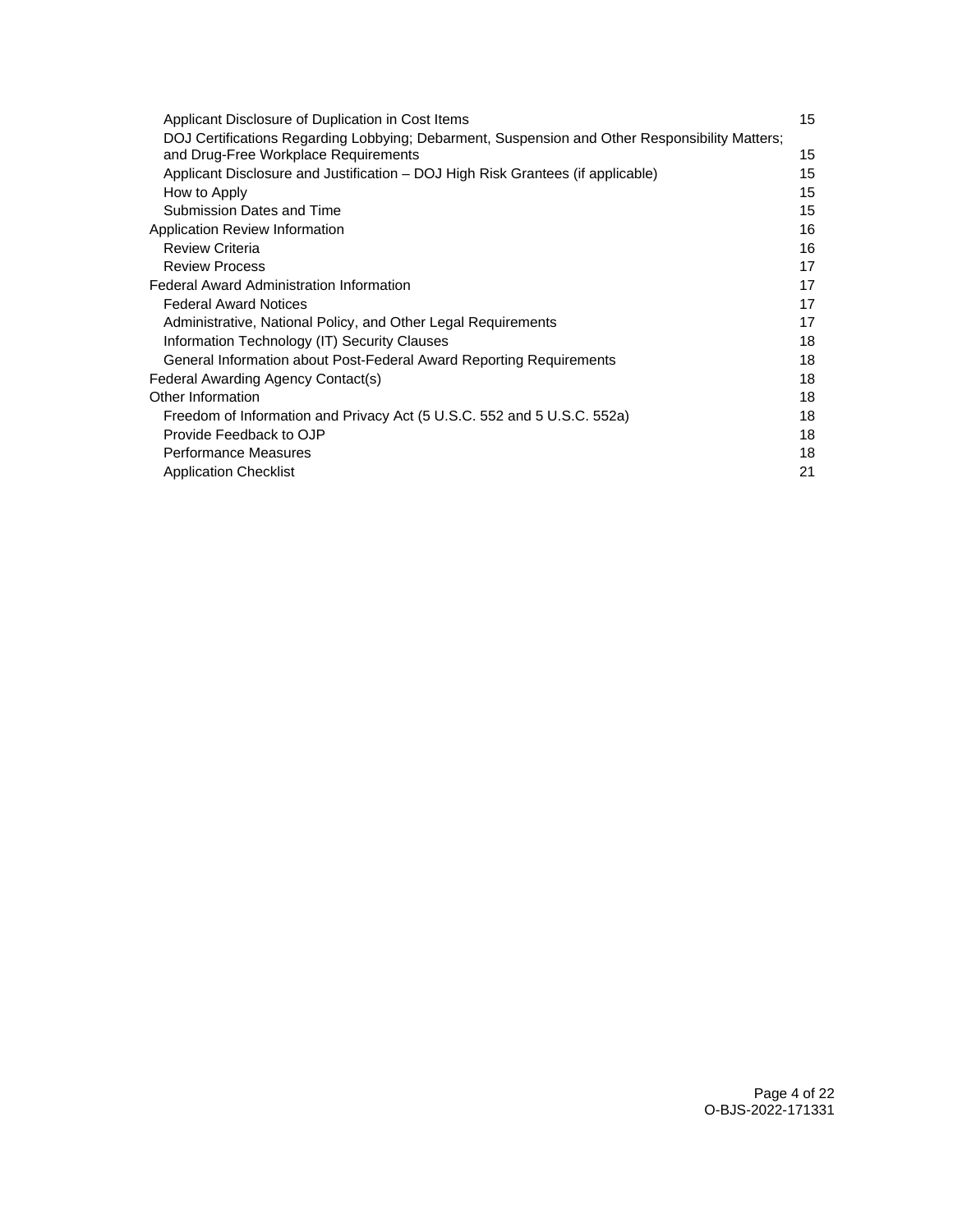# <span id="page-4-0"></span>**Program Description**

#### **Overview**

OJP is committed to advancing work that promotes civil rights and racial equity, increases access to justice, supports crime victims and individuals impacted by the justice system, strengthens community safety and protects the public from crime and evolving threats and builds trust between law enforcement and the community. The Bureau of Justice Statistics (BJS) is seeking applications for administering the Census of Public Defender Offices (CPDO). BJS has conducted one iteration of data collection with public defender offices and will update that collection with this solicitation. The census will obtain information about the operations, workload, staff size, policies, and procedures of the approximately 1,000 public defender offices across the nation. A draft collection instrument will be provided by BJS. The grantee will be expected to assemble a complete roster and conduct a census of all state and local public defender offices. This 36-month program includes (1) questionnaire development, (2) frame development, (3) fielding the CPDO, and (4) data cleaning, analysis, and delivery of raw and final datasets and a comprehensive final performance report. This study will continue BJS's efforts to collect data on indigent defense in the United States. The CPDO will extend the findings of the [Survey of Public Defenders](https://bjs.ojp.gov/topics/courts/indigent-defense) (SPD) and National Survey [of Indigent Defense Systems \(](https://bjs.ojp.gov/data-collection/national-survey-indigent-defense-systems-nsids-2013)NSIDS) to enhance BJS's understanding of the work done by attorneys representing indigent clients.

#### **Statutory Authority**

# 34 U.S.C. § 10132(c)

Under Section 302 of the Omnibus Crime Control and Safe Streets Act (34 U.S.C. § 10132(c)), BJS is authorized to "make grants to, or enter into cooperative agreements or contracts with public agencies, institutions of higher education, private organizations, or private individuals" for purposes of collecting and analyzing criminal justice statistics.

## **Specific Information**

State and local public defender offices providing criminal defense counsel to indigent persons are located in a variety of agencies and organizational structures nationwide. According to the 2021 [Survey of Publicly Appointed](https://www.ojp.gov/pdffiles1/bjs/grants/252676.pdf)  [Defense Attorneys: Design Study,](https://www.ojp.gov/pdffiles1/bjs/grants/252676.pdf) 28 states and the District of Columbia maintain centrally administered, statewide systems, while 22 states have decentralized public defense systems operated at the local jurisdiction level.[1] In 18 of the 22 states with decentralized structures, public defender offices are dedicated exclusively to individual counties, while the remaining four decentralized states have offices that serve clusters of counties. Among the county-based jurisdictions, some have locally elected public defenders, while others are appointed by a variety of entities. Many jurisdictions rely exclusively on private contract attorneys, assigned counsel systems, or similar arrangements outside a public defender office for indigent defense services; these indigent defense systems are outside the scope of this data collection. The CPDO is limited to the approximately 1,000 publicly funded public defender offices, including stand-alone public defender offices that specialize in capital cases. Publicly funded but privately-operated public defender offices are also included within the project scope. Different data collection strategies may be necessary to effectively gather required information from the variety of office profiles.

In 2007. BJS sponsored the [inaugural data collection effort](https://bjs.ojp.gov/data-collection/census-public-defender-offices-cpdo) on indigent defense services, which generated a breadth of informative statistics conveying both the amount of casework managed by public defender offices and the diverse systems in place across jurisdictions. Reports based on the 2007 CPDO provided aggregate details on office operations, such as whether offices adhered to vertical or horizontal representation practices and whether offices had advisory boards with authority to hire or remove public defender chiefs. Caseloads were also broken down into misdemeanor/ordinance violations, felony, and capital felony cases to highlight expenditure distributions by case type. The 2007 CPDO also explored the prevalence and practices of invoking eligibility standards for engaging public defenders.

This second iteration of the CPDO is an extension of BJS's efforts to better understand the role of public defenders in the criminal justice system. Similar to its predecessor, the current project will collect data on office structure and expenditures, numbers and types of cases handled, size and characteristics of staff, attrition rates, funding sources, special units operated, and use of outside legal services, such as contract attorneys and assigned counsel appointments.

A key aspect to the successful completion of the 2022 CPDO will involve dedicating substantial time and resources to constructing the frame for the administration of the census. Identifying changes to how public defender offices are

> Page 5 of 22 O-BJS-2022-171331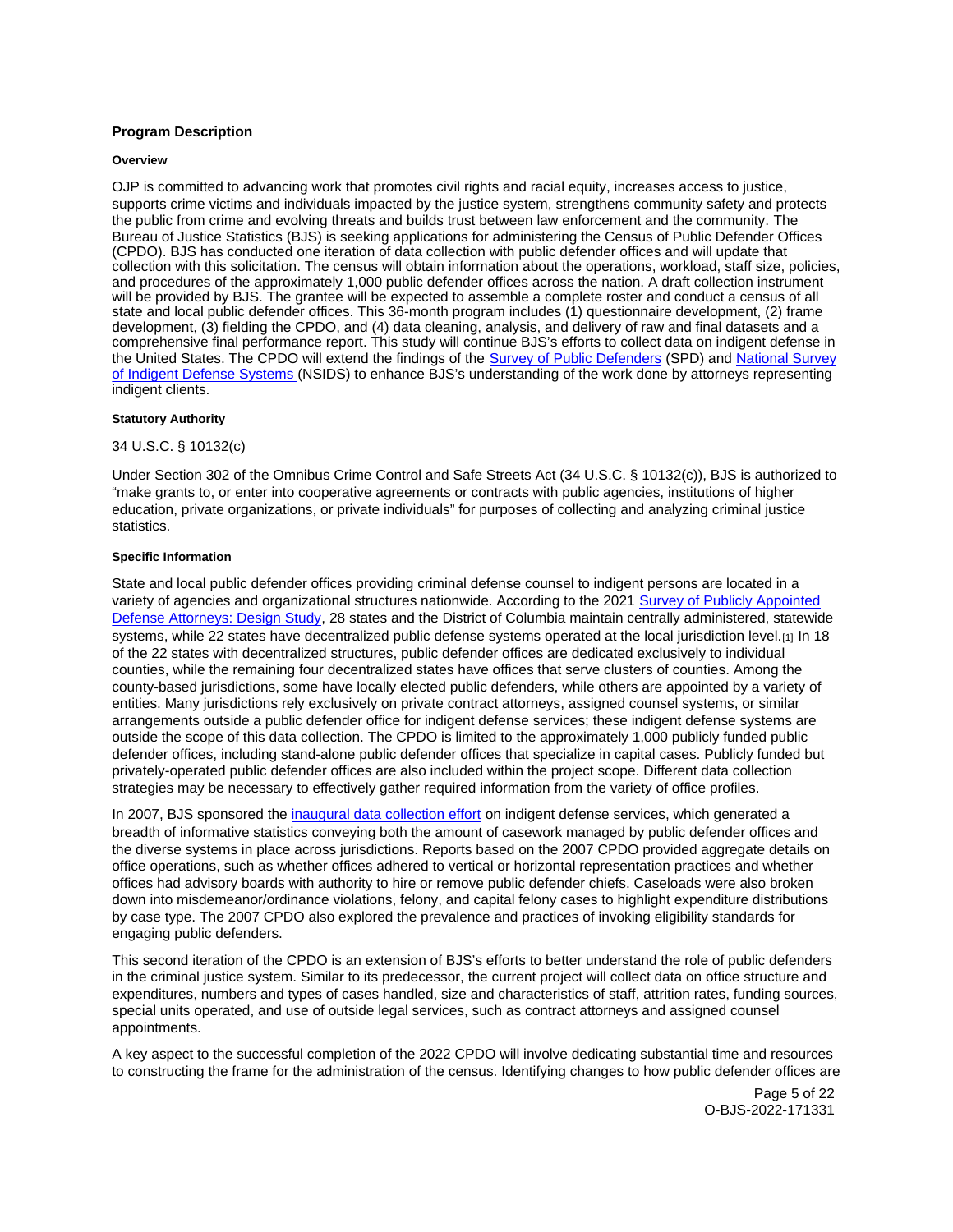<span id="page-5-0"></span>currently centralized and compiling complete lists of offices among the decentralized states are key to the CPDO's success. Constructing a comprehensive frame will ensure that reliable and informative national public defender office statistics are generated from the survey.

[1] Maine does not have a public defender office.

# **Goals, Objectives, Deliverables, and Timeline**

# **Goals**

The CPDO is a 36-month program with the goal of providing accurate and timely national statistics about public defender offices and their structures, staffing, expenditures, standards and guidelines, caseloads, and attorney training opportunities.

# **Objectives**

The CPDO's primary objectives are to (1) develop and test a questionnaire, (2) update the existing frame of public defender offices, (3) field the CPDO, and (4) clean, analyze, and deliver raw and final datasets and a comprehensive final performance report.

# **Deliverables**

Consistent with the use of a cooperative agreement. BJS will be substantially involved in the program. This includes direct oversight and participation in implementing the program but does not involve day-to-day program management. The scope of work necessary for the successful applicant to prepare, design, and carry out the CPDO is described below and includes the main program deliverables with target end dates. Applicants should briefly describe how they would accomplish each deliverable (identified under the individual Tasks) in the time frame specified and estimate the costs associated with each deliverable. This should include (1) a description of the specific strategies or approaches the applicant would employ to meet each outcome, (2) a description of the capabilities and demonstration of the expertise that will enable the applicant to successfully meet each outcome, and (3) cost estimates for performing the work. The application should describe the applicant's knowledge of the challenges and complexities associated with developing the survey instrumentation and achieving adequate response rates to minimize bias. It should also describe the proposed approaches to collecting data, developing and testing the survey instrument, administering the survey, and ensuring data quality. The recipient of funds will complete all work associated with successfully fielding and delivering data for this collection according to the time frames BJS establishes and procedures detailed in the BJS-approved Data Management Plan. The specific tasks for this collection are described below. Tasks include instrument design, development, and testing; frame development; Office of Management and Budget (OMB) clearances (generic clearance for design and testing work and full clearance for a survey); survey administration procedures, including mixed mode as necessary; data collection and verification; sample maintenance and assessment of bias in responses; weighting and imputation; and dataset preparation and delivery, including codebooks and documentation.

**Data management plan**: The recipient of funds is required to develop and maintain a BJS-approved data management plan (DMP). The DMP should provide general program information and describe the specific procedures by which the data collected under BJS's authority for the program will be collected or acquired, received, handled, processed, stored, transferred, and disposed during the award period. For programs including information identifiable to a private person or personally identifiable information (PII), the DMP should complement the information provided in the Privacy Certificate (28 C.F.R. 22.23) to describe controls in place to protect data security and confidentiality. The recipient of funds will complete the DMP in collaboration with the BJS Program Manager and submit it to BJS for review and approval **no later than 60 days after the award start date**. The award recipient will maintain an updated version of its DMP throughout the program period and must receive written BJS approval prior to making changes to the approved plan. The award recipient must submit, as applicable, an updated copy of the DMP for review with its semi-annual performance reports and at any time upon the request of BJS.

# **Timeline**

The key target dates are—

- Stakeholder engagement and development of the instrument by June 2023.
- Begin frame development by March 2023.
- Complete questionnaire testing and cognitive interviewing by December 2023.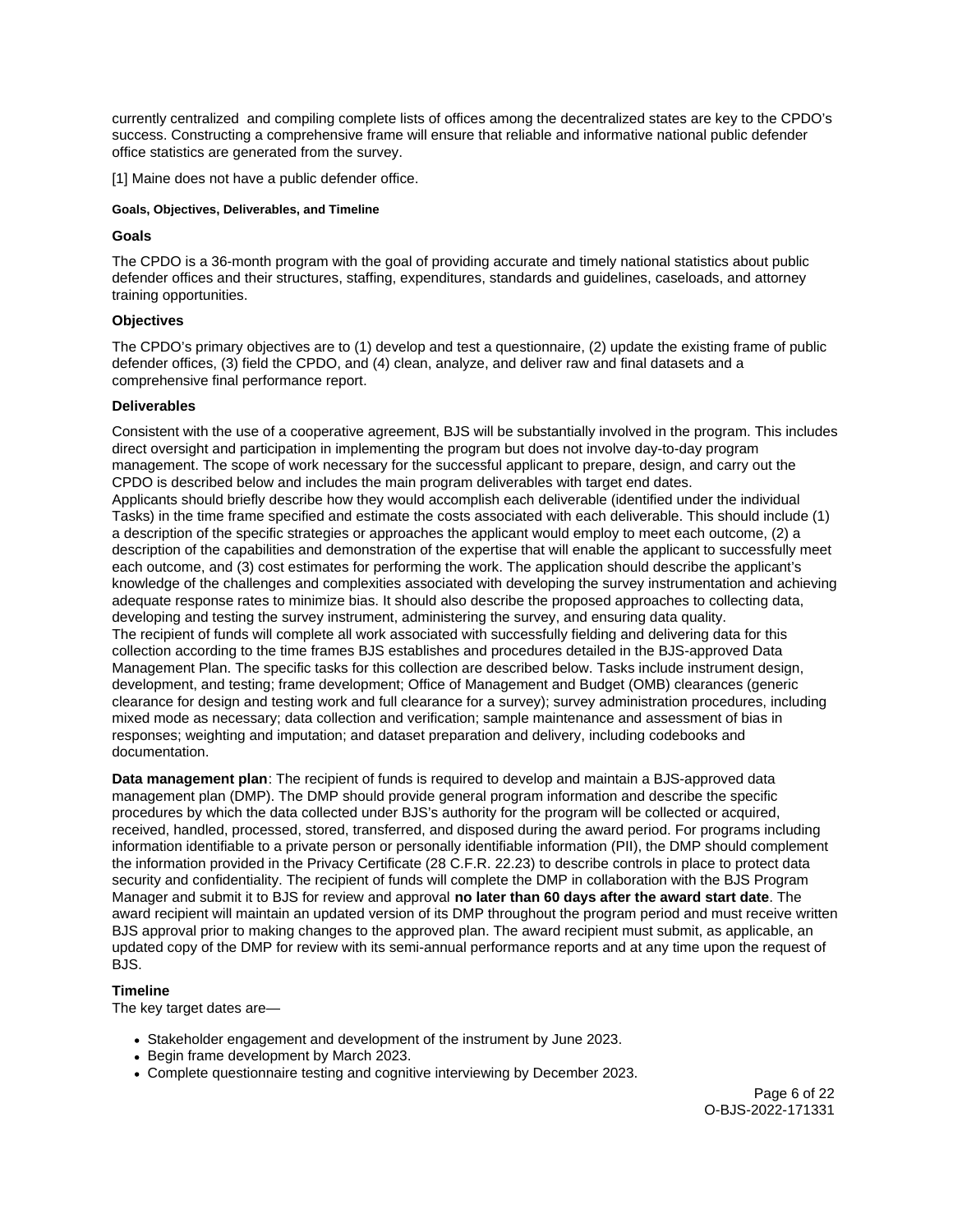- <span id="page-6-0"></span>• Begin data collection by April 2024.
- Conclude data collection by December 2024.
- Final data delivered by June 2025.

# **Task 1: Program management (all years)**

**Program timeline:** Within 2 weeks of the award start date, the recipient of funds will meet with BJS to discuss the proposed tasks. The recipient of funds will then develop and propose, for BJS approval, a detailed timetable outlining the completion dates for each task, delivery date for each deliverable and status report, and dates for scheduled meetings.

**Communications strategy:** Applications should include a communications strategy that addresses how the recipient of funds will keep BJS informed about program planning, development, and management.

**Meetings:** Applicants should plan for meetings, including—

- a. A kickoff meeting at BJS to discuss plans and schedule activities for the project period.
- b. A wrap-up meeting at the end of the project period to present findings and recommendations to BJS.

# **Performance reports:**

- a. Provide semi-annual reports on the status of the award, deliverables, and expenditures uploaded into the DOJ JustGrants system.
- b. Provide quarterly financial reports uploaded into JustGrants.
- c. Provide monthly written reports that update the status on areas such as tasks, timeline, and expenditures.
- d. During data collection, provide weekly reports on the status of sample collection and paradata, such as the number of interviews completed per reporting period, response rates, field costs, etc.??

# **Data management plan:**

Required deliverables: (1) A written timeline for the entire program (all tasks), with the design and program tasks more fully specified, (2) biweekly program meetings, (3) semi-annual reports as required by OJP, (4) quarterly financial reports as required by OJP, (5) progress reports due within 15 business days after the end of each month or at a time determined mutually between BJS and the successful applicant, and (6) a DMP due within 60 days of the award start date.

# **Task 2: Instrumentation and stakeholder engagement**

The recipient of funds will work with BJS to finalize the CPDO instrument so that data collection may begin in early 2024. BJS will provide key indicators for the questionnaire development and work with the recipient to ensure that the final survey items are constructed such that estimates can be compared to those from past CPDO questionnaires, where appropriate. In conjunction with BJS, the recipient of funds will convene a panel of subject matter experts in indigent defense for consultation on the development, review, and pre-testing of the data collection instrument. The time, preferred medium, and potential attendees for this meeting will be coordinated and approved by BJS. The recipient will then further refine the draft instrumentation by incorporating panel recommendations.

The recipient of funds should prepare an OMB generic clearance for the cognitive testing and frame development work. Once draft instrumentation is developed and the OMB generic clearance obtained, the recipient will cognitively test the survey to refine the content and assess the feasibility of the items and the wording of questions. The recipient will work with BJS to evaluate the results of the cognitive testing and adjust the instrument as necessary. The final questionnaire will be approved by BJS prior to administration. Applicants should recommend the survey's primary mode of administration and the backup mode. BJS provides: A universe of survey items and key indicators for core questionnaire development and 2007 CPDO instrument.

Required deliverables: (1) A report summarizing the recommendations of the panel of subject matter experts to identify key variables of interest in the field and optimal outreach strategies for engaging respondents, (2) a draft instrument, (3) draft OMB generic clearance materials, (4) cognitive testing of the CPDO questionnaire, including a detailed report of the results and recommendations for modifications, and (5) a final questionnaire, including screenshots of web-based data collection instrument.

# **Task 3: Frame development**

As this is a nationwide census of public defender offices, development of the frame is critical for meeting the goals

Page 7 of 22 O-BJS-2022-171331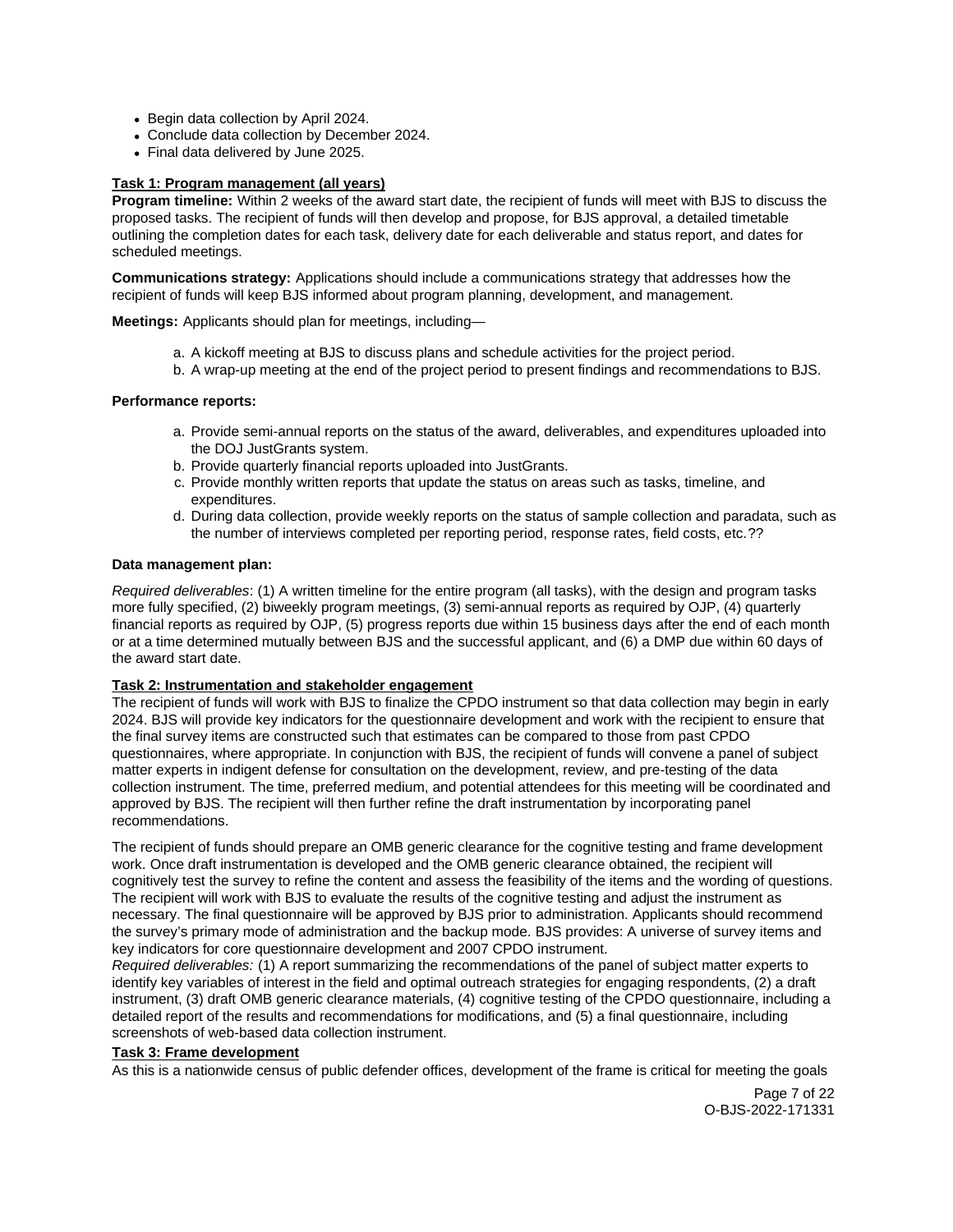<span id="page-7-0"></span>of the project. The recipient of funds will update the frame for the CPDO. BJS will provide the recipient of funds with the development materials and dataset from the 2007 CPDO. The recipient of funds will be responsible for verifying and updating the names, contact information, and appropriate contacts for the respondent list. It will be necessary for the grantee to ensure that the entire universe of offices has been enumerated. BJS expects the recipient of funds to consult a series of sources for valid lists of public defender offices, including existing BJS data sources, state lists, experience with specific public defender agencies, commercial databases, membership lists of professional associations, academic researchers specializing in indigent defense research, defense bar professionals, and other data sources. The recipient must also ensure that point-of-contact (POC) information is current. Applicants should document how the frame update can be achieved.

The recipient of funds should plan for any adjustments that may be necessary to produce reliable national totals given the unit and item response rates. The recipient of funds should also plan to evaluate the types of offices that will be considered in scope. BJS provides: The 2007 CPDO frame and dataset.

Required deliverables: (1) Documentation on frame development, including data sources and office inclusion and exclusion, and (2) a final CPDO frame.

# **Task 4: OMB clearance**

The recipient of funds will provide BJS draft materials for OMB clearance for the CPDO. Materials for the full data collection include the 30- and 60-day notices, Form 83-I, the supporting statement, and copies of all survey documents, including but not limited to questionnaires, all instructions and follow-up documents, and any telephone scripts. BJS will provide sample documents as needed. Applicants should plan on a period of 6 months to obtain clearance, which includes BJS internal review. Full OMB clearance must be obtained by April 2024. BJS provides: Sample documents for the full data collection OMB clearances.

Required deliverables: Draft materials for full Paperwork Reduction Act clearance from OMB for the information collection.

# **Task 5: Census administration and data collection procedures**

Applicants should provide a detailed plan on the census protocols to be implemented, including quality control procedures, administration techniques to ensure data quality and completeness to minimize bias in the estimates, and recommended mode(s). The plan should anticipate a data collection period of up to 1 year in length. Applicants should also describe the methods used to ensure high response rates, including nonresponse follow-up procedures and marketing plans. The recipient of funds will develop the proposed data edits, data conversion, nonresponse adjustment procedures, and data documentation for BJS review. Data edits and processing must be documented thoroughly for verification. The recipient of funds must have a system in place to verify the consistency, accuracy, and nonresponse of completed surveys and should conduct verification throughout the process to minimize nonresponse bias. The recipient should present a plan to describe nonresponse bias and data quality procedures. The recipient must provide summary reports about the status of the collection, including the overall response rate, response rate for selected subsets (such as office centralization status) assessment of nonresponse bias, and other information to be determined in conjunction with the BJS Program Manager. The last CPDO achieved a 97% response rate. BJS aims to achieve a high response rate and to minimize bias in attaining national representation. The recipient must minimize bias in unit- and item-response rates, subject to cost and time constraints. Applicants should provide a statement of the approach(es) to identify and minimize bias, including a discussion of nonresponse bias analysis plans if unit-nonresponse rates fall below 80%, and imputation procedures for items that are missing. Required deliverables: (1) An operational electronic data collection method, (2) written documentation of data collection, processing, and cleaning procedures, (3) field progress reports of any problems with data collection activities and the corresponding remedial action, along with a written report of findings from the survey administration, including unweighted counts, based on the data, (4) weekly reports to assess response rates, data quality, and nonresponse bias, (5) a marketing plan and materials, (6) preliminary raw data in the format specified in the DMP when 50% and 75% response rates are reached, (7) detailed documentation of all modifications to the raw data file, and (8) a detailed final performance report.

# **Task 6: Final verification and dataset**

The recipient of funds must conduct final verification procedures before delivering a final dataset to BJS. Data issues must be reported to BJS for resolution. The recipient of funds must provide a well-developed and justified approach to addressing item-specific missing or incomplete data, including any proposed data allocation, imputations, or nonresponse adjustments. The recipient of funds will produce a final data file following BJS specifications. The recipient will also provide supporting documentation, including a final report, analysis file, and codebook documentation. Documentation should also describe the frame development, ineligible offices, description of weighting procedures if applicable, and codes that identify aspects of data quality from the collection (such as missing data and imputed values) that allow users to appropriately analyze the data. Final dataset delivery

> Page 8 of 22 O-BJS-2022-171331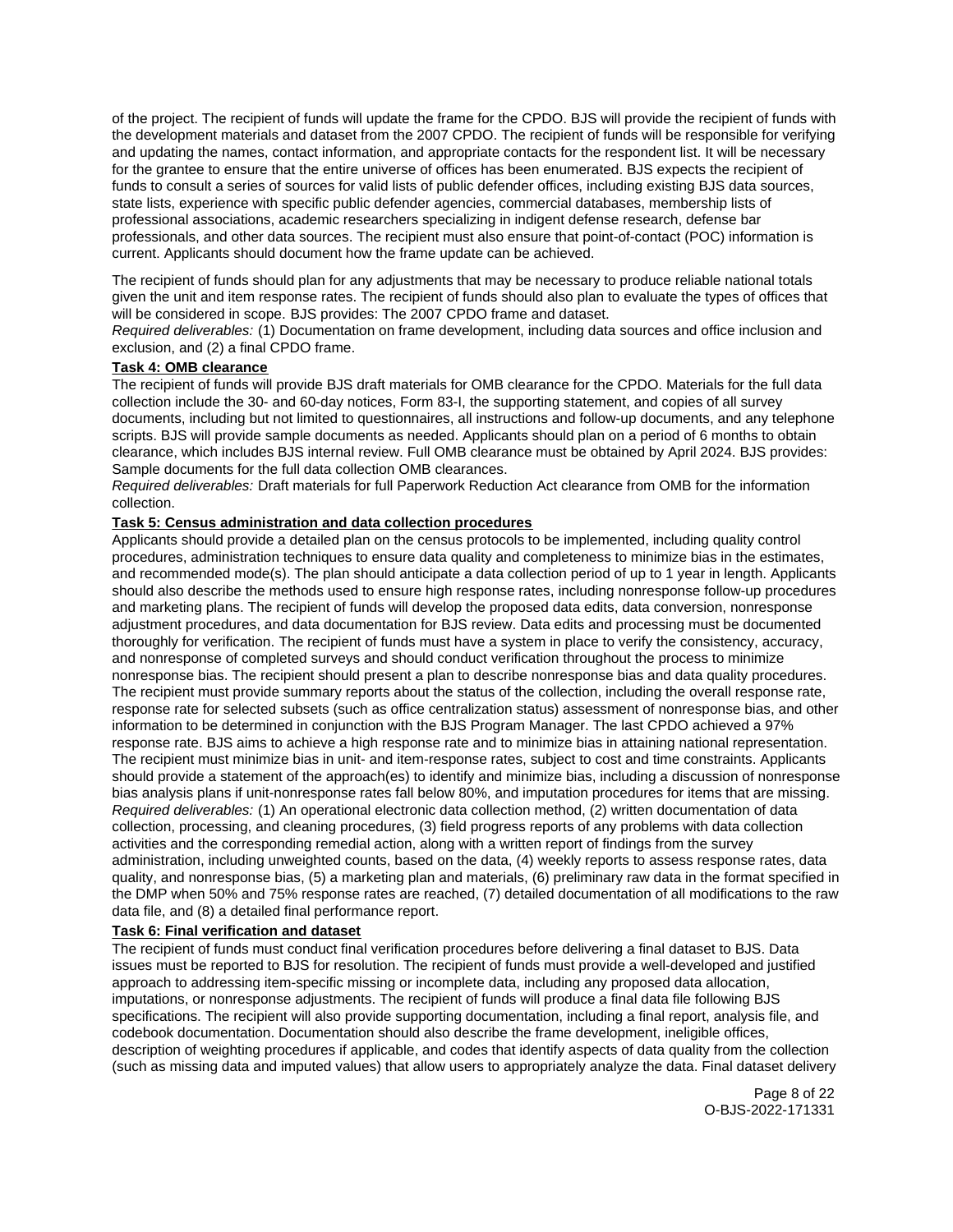<span id="page-8-0"></span>should occur by June 2025. BJS provides: Data specifications for the final data file.

Required deliverables: (1) Documentation of any data challenges, (2) a raw file and final cleaned dataset, and (3) a final study report and codebook documentation. BJS award recipients that serve as data collection agents may need to pass an OJP background check. They may also be required to complete some of their work on the OJP network using OJP-hosted applications. OJP may request copies of the codebook, database, and related documentation for any applications developed using BJS funds.

The Goals, Objectives, and Deliverables are directly related to the performance measures that show the completed work's results, as discussed in the "Application and Submission Information" section.

## **Evidence-Based Programs or Practices**

OJP strongly encourages the use of data and evidence in policymaking and program development for criminal justice, juvenile justice, and crime victim services. For additional information and resources on evidence-based programs or practices, see the [OJP Grant Application Resource Guide.](https://www.ojp.gov/funding/apply/ojp-grant-application-resource-guide#evidence-based)

#### **Information Regarding Potential Evaluation of Programs and Activities**

OJP may conduct or support an evaluation of the programs and activities funded under this solicitation. For additional information, see the [OJP Grant Application Resource Guide](https://www.ojp.gov/funding/apply/ojp-grant-application-resource-guide#potential-evaluation) section entitled "Information Regarding Potential Evaluation of Programs and Activities."

#### **Federal Award Information**

#### **Solicitation Categories**

This solicitation does not include Solicitation Categories.

#### **Awards, Amounts and Durations**

1 \$1,000,000.00

**Anticipated Number of Awards Anticipated Maximum Dollar Amount of Awards** 

1/1/23 12:00 AM 36

**Period of Performance Start Date Mate Review Period of Performance Duration (Months)** 

**Anticipated Total Amount to be Awarded Under Solicitation**  \$1,000,000.00

#### **Continuation Funding Intent**

BJS may, in certain cases, provide additional funding in future years to awards made under this solicitation through continuation awards. OJP will consider, among other factors, OJP's strategic priorities, a recipient's overall management of the award, and the award-funded work's progress, when making continuation award decisions.

#### **Availability of Funds**

This solicitation, and awards (if any are made) under this solicitation, are subject to the availability of appropriated funds and to any modifications or additional requirements that may be imposed by the agency or by law. In addition, nothing in this solicitation is intended to, and does not, create any right or benefit, substantive or procedural, enforceable at law or in equity by any party against the United States, its departments, agencies, or entities, its officers, employees, or agents, or any other person.

#### **Types of Awards**

BJS expects to make awards under this solicitation as cooperative agreements, which provide for OJP to have substantial involvement in carrying out award activities. See the "Administrative, National Policy, and Other Legal Requirements" section of the [OJP Grant Application Resource Guide](https://www.ojp.gov/funding/apply/ojp-grant-application-resource-guide#administrative) for additional information.

> Page 9 of 22 O-BJS-2022-171331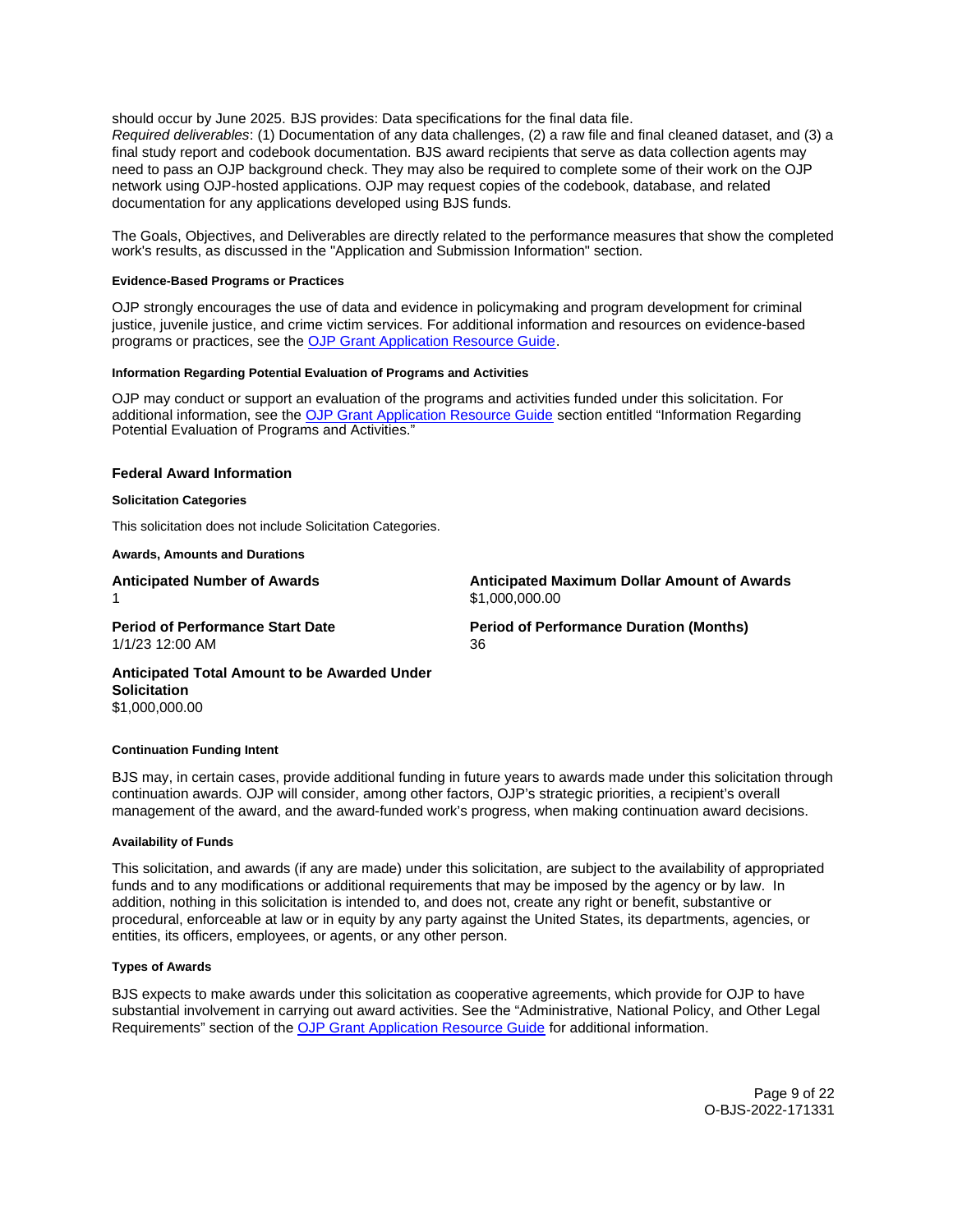#### <span id="page-9-0"></span>**Financial Management and System of Internal Controls**

Award recipients and subrecipients (including recipients or subrecipients that are pass-through entities) must, as described in the Part 200 Uniform Requirements as set out at 2 C.F.R. 200.303, comply with standards for financial and program management. See the [OJP Grant Application Resource Guide](https://www.ojp.gov/funding/apply/ojp-grant-application-resource-guide#fm-internal-controls) for additional information.

#### **Cost Sharing or Matching Requirement**

This solicitation does not require a match.

#### **Pre-agreement Costs (also known as Pre-award Costs)**

See the [OJP Grant Application Resource Guide](https://www.ojp.gov/funding/apply/ojp-grant-application-resource-guide#pre-agreement-costs) information on Pre-agreement Costs (also known as Pre-award Costs).

#### **Limitation on Use of Award Funds for Employee Compensation: Waiver**

See the [OJP Grant Application Resource Guide](https://www.ojp.gov/funding/apply/ojp-grant-application-resource-guide#limitation-use-award) information on the Limitation on Use of Award Funds for Employee Compensation; Waiver.

#### **Prior Approval, Planning, and Reporting of Conference/Meeting/Training Costs**

See the [OJP Grant Application Resource Guide](https://www.ojp.gov/funding/apply/ojp-grant-application-resource-guide#prior-approval) for information on Prior Approval, Planning, and Reporting of Conference/Meeting/Training Costs.

#### **Costs Associated with Language Assistance (if applicable)**

See the [OJP Grant Application Resource Guide](https://www.ojp.gov/funding/apply/ojp-grant-application-resource-guide#costs-associated) for information on Costs Associated with Language Assistance.

#### **Information System Security and Privacy Requirements**

Award recipients and subrecipients that serve as BJS data collection agents to collect, receive, handle, maintain, transfer, process, store, or disseminate information under BJS's authority in conjunction with the funded activities, including information identifiable to a private person and personally identifiable information (PII) (e.g., names, Social Security numbers, last-known addresses, or FBI, state, or Department of Correction (DOC) ID numbers), must maintain the appropriate administrative, physical, and technical safeguards to ensure that information systems are adequately secured and protected against unauthorized disclosure, in accordance with applicable federal laws, regulations, and other authorities.

Specifically, BJS award recipients and subrecipients are required to do the following, as applicable:

- Comply with the data security and confidentiality provisions detailed in 28 C.F.R. Part 22.
- Follow the DOJ Cybersecurity and Privacy Rules of Behavior for General Users, which pertain to the use, security, and acceptable level of risk for DOJ systems and applications.
- Adhere to National Institute of Standards and Technology (NIST) guidelines to categorize the sensitivity of all data collected or maintained on behalf of BJS.
- Once the system has been categorized, secure data in accordance with the Risk Management Framework specified in NIST SP 800-37 rev. 2.
- Employ adequate controls to ensure data are not comingled with any other data set or product without the express written consent of BJS.
- Reduce the volume of PII collected, used, or retained to the minimum necessary.
- Limit access to identifiable data to only those individuals who must have such access.
- Limit use of identifiable data to only the purposes for which it was approved.

Follow BJS's established security incident notification procedures, including notifying BJS and the appropriate

Page 10 of 22 O-BJS-2022-171331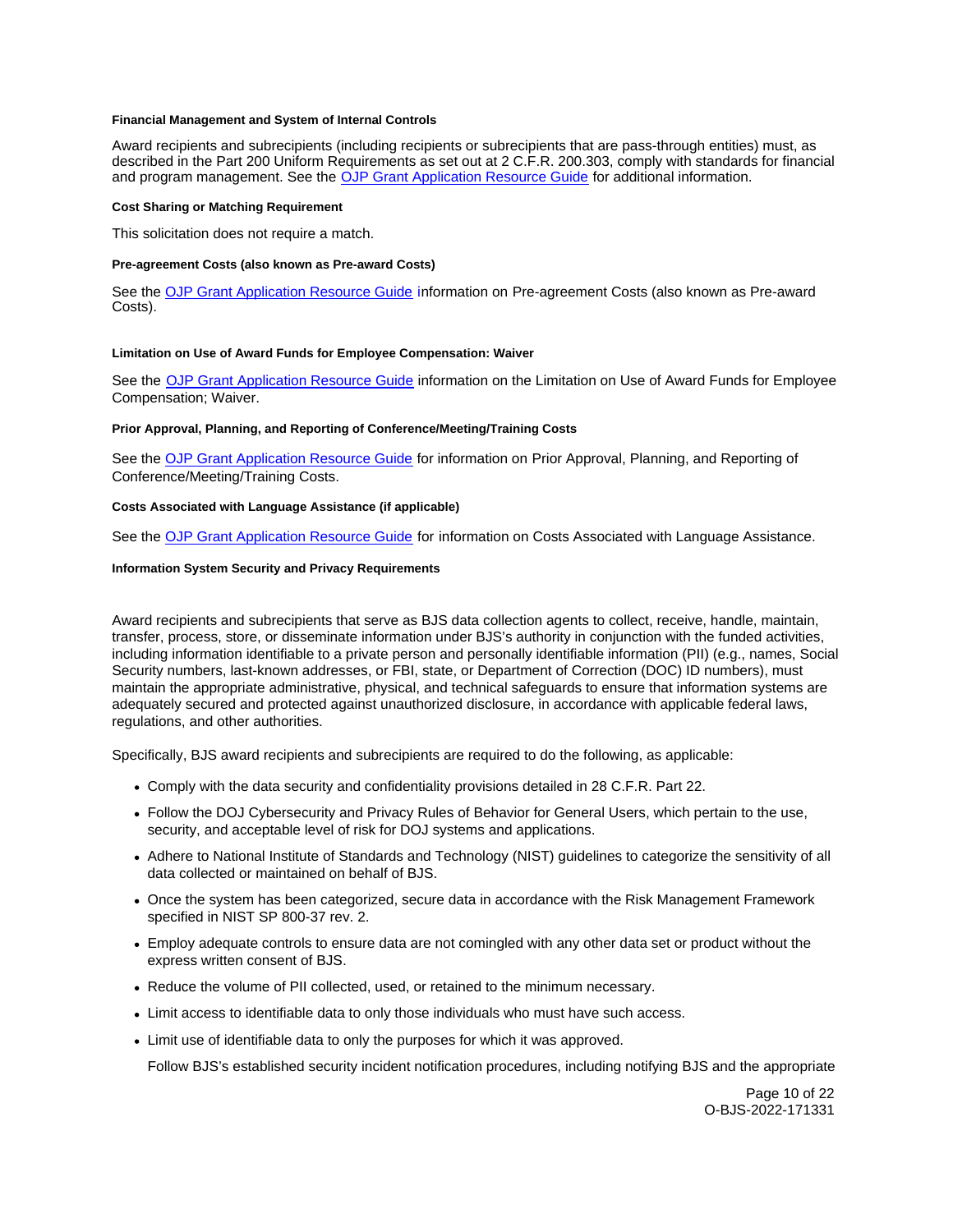<span id="page-10-0"></span>DOJ officials, within one hour of discovery, of all security incidents involving PII or other sensitive information collected or maintained in conjunction with BJS-funded activities.

- Log all computer-readable data extracts from databases holding sensitive information and ensure that each extract including sensitive data has been erased within 90 days or that its use is still required.
- Ensure all contracts involving the processing and storage of PII comply with DOJ policies on remote access and security incident reporting.
- Complete data security and confidentiality trainings, as applicable.
- Employ formal sanctions for anyone failing to comply with DOJ policy and procedures, in accordance with applicable laws and regulations.

Further, BJS award recipients that receive funding for projects that involve collecting, acquiring, storing, receiving, or transferring data under BJS's authority are required to develop and maintain a BJS-approved Data Management Plan (DMP) that describes how the data collected under BJS's authority for the program will be collected or acquired, received, handled, processed, stored, transferred, and disposed.

Applicants are advised that OJP may audit the information systems that are used by award recipients during the performance period, to assess compliance with federal laws and regulations related to data management and security.

BJS encourages prospective applicants to review the relevant security and privacy provisions of the BJS Data Protection Guidelines, which summarize the federal statutes, regulations, and other authorities that govern data collected and maintained under BJS's authority. The guidelines are available at: https://bis.oip.gov/sites/g/files/xyckuh236/files/media/document/bis\_data\_protection\_guidelines.pdf

# **Eligibility Information**

For eligibility information, see the solicitation cover page.

For information on cost sharing or match requirements, see the "Federal Award Information" section.

# **Application and Submission Information**

The following application elements **must** be included in the application to meet the basic minimum requirements to advance to peer review and receive consideration for funding:

- Proposal Abstract
- Proposal Narrative
- Budget Worksheet and Budget Narrative (Web-based Form) (The web-based form includes the budget details and the budget narrative.)

See the "Application Elements and Formatting Instructions" section of the [OJP Grant Application Resource Guide](https://www.ojp.gov/funding/apply/ojp-grant-application-resource-guide#application-elements)  for information on what happens to an application that does not contain all the specified elements or is nonresponsive to the scope of the solicitation.

#### **Information to Complete the Application for Federal Assistance (SF-424)**

The SF-424 must be submitted in [Grants.gov](https://Grants.gov). The SF-424 is a required standard form used as a cover sheet for submission of pre-applications, applications, and related information. See the OJP Grant Application Resource [Guide](https://www.ojp.gov/funding/apply/ojp-grant-application-resource-guide#complete-application) for additional information on completing the SF-424.

In Section 8F of the SF-424, please include the name and contact information of the individual **who will complete the application in JustGrants**. JustGrants will use this information (email address) to assign the application to this user in JustGrants.

**Intergovernmental Review:** This solicitation ("funding opportunity") **is not** subject to [Executive Order 12372.](https://www.archives.gov/federal-register/codification/executive-order/12372.html) (In completing the SF-424, an applicant is to answer question 19 by selecting the response that the "Program is not covered by E.O. 12372.")

> Page 11 of 22 O-BJS-2022-171331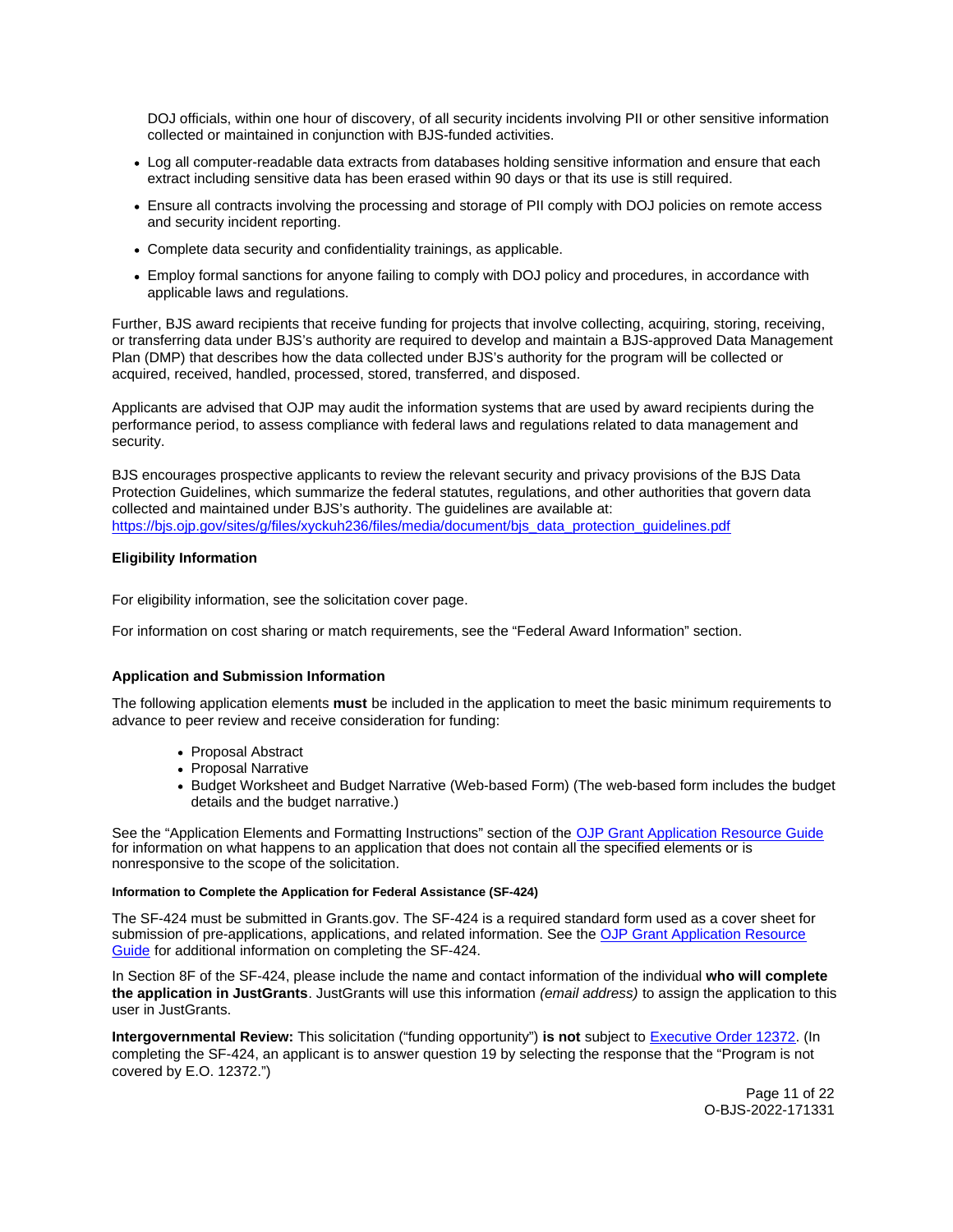## <span id="page-11-0"></span>**Standard Applicant Information (JustGrants 424 and General Agency Information)**

The Standard Applicant Information section of the JustGrants application is pre-populated with the SF-424 data submitted in [Grants.gov](https://Grants.gov). The applicant will need to review the Standard Applicant Information in JustGrants and make edits as needed. Within this section, the applicant will need to: add zip codes for areas affected by the project; confirm its Authorized Representative; and verify and confirm the organization's unique entity identifier, legal name, and address.

#### **Proposal Abstract**

A proposal abstract (no more than 400 words) summarizing the proposed project, including the purpose of the project, primary activities, expected outcomes, the service area, intended beneficiaries and subrecipients (if known), will be completed in the JustGrants web-based form. This abstract should be written in the third person and will be made publicly available on the OJP website if the project is awarded.

#### **Proposal Narrative**

The proposal narrative should be submitted as an attachment in JustGrants. The attached document should be double-spaced, using a standard 12-point font; have no less than 1-inch margins; and should not exceed 25 pages. Pages should be numbered and submitted as an attachment. If the proposal narrative fails to comply with these length restrictions, BJS may consider such noncompliance in peer review and in final award decision.

The following sections must be included as part of the proposal narrative:

a. **Title Page** (not counted against the 25-page proposal narrative limit).

The title page should include the title of the project, submission date, funding opportunity number, and the name and complete contact information (that is, address, telephone number, and email address) for both the applicant organization and the principal investigator.

b. **Table of Contents and Figures** (not counted against the 25-page proposal narrative limit).

# c. **Main Body**

The main body of the proposal narrative should describe the proposed project in depth. The following sections should be included as part of the main body of the proposal

#### 1. **Description of the Issue OR Statement of the Problem if research is involved**, including—

- The purpose, goals, and objectives. Award recipients should address the value of constructing a complete frame of public defender offices, and collecting office-level data for policymakers and researchers. Applicants should also identify the critical data needs for the CPDO and future uses of the data.
- A review of relevant literature. This section does not need to include a history of the CPDO data collection, unless relevant to the overall literature review.

2. **Project Design and Implementation**, including a detailed description of the research design and methods, including innovative approaches to address all deliverables outlined in the statement of work. This should include a discussion of the—

- Approach to building out a comprehensive frame.
- Strategy for instrument development.
- Design of the data collection.
- Census administration protocols developed to implement the collection.
- Types of paradata needed to track the implementation of the collection to provide meaningful information to BJS about the fielding of the census.
- Administrative costs associated with the collection.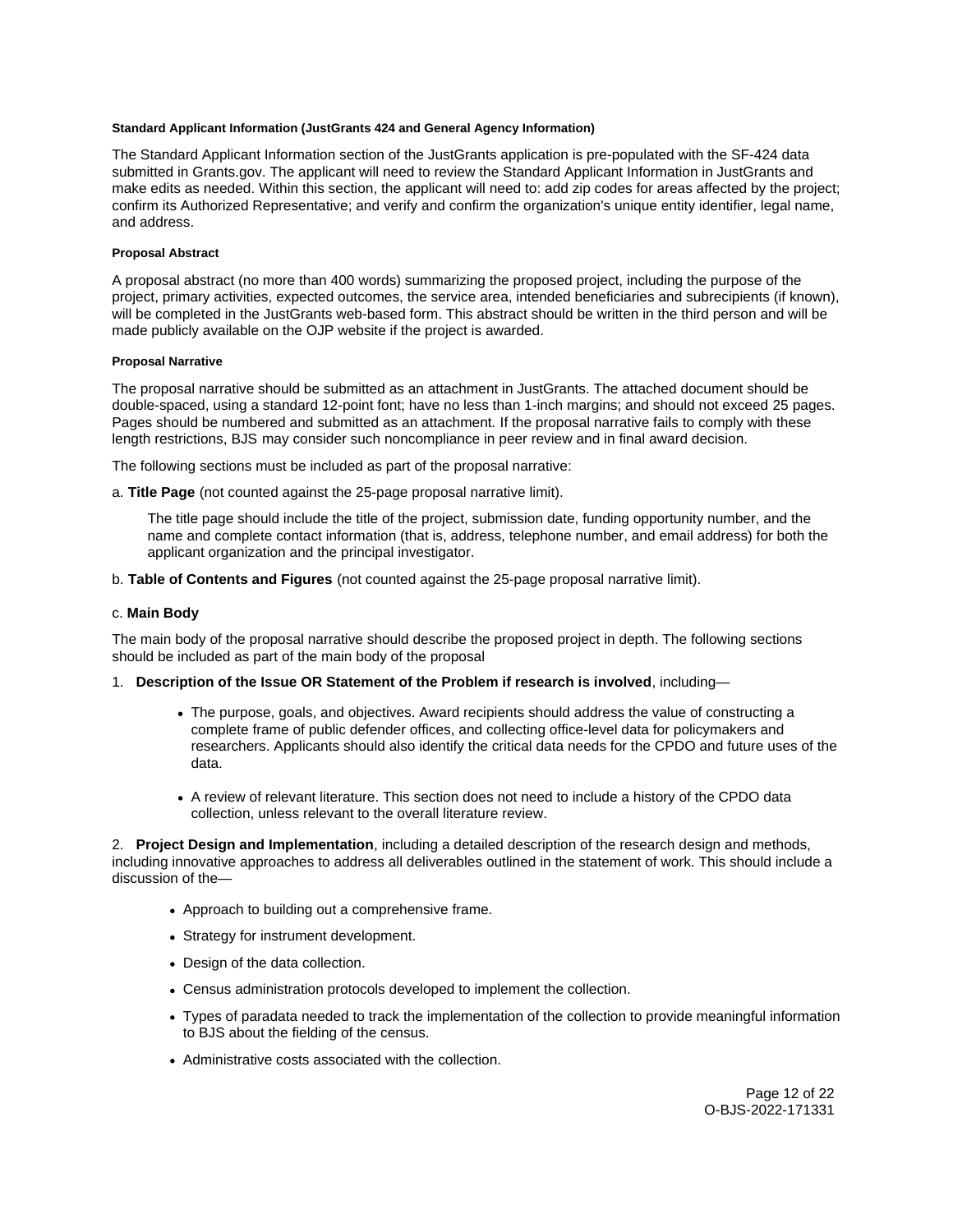<span id="page-12-0"></span>Applicants should discuss expected obstacles in building the frame and implementing the data collection and proposed strategies to overcome these challenges.

3. **Capabilities and Competencies,** including the management plan and organization. Applicants should describe the capabilities and competencies to accomplish the goals and objectives of the project. The CPDO requires a team of persons with knowledge of indigent defense systems, office structures, and advocacy organizations and the appropriate methods of data collection from diverse public defense configurations. Applicants should describe related skill sets and past experiences with public defense organizations, large-scale data collection efforts, conducting interviews, data management, and statistical analysis.

# 4. **Plan for Collecting the Data Required for this Solicitation's Performance Measures**

The proposal narrative should describe the process for measuring project performance and how performance metrics will guide and redirect data collection strategies. Identify who will collect the data and who is responsible for performance measurements. The application should demonstrate the applicant's understanding of the performance data reporting requirements for this grant program and detail how the applicant will gather the required data should it receive funding.

Note: Applicants are **not** required to submit performance data with the application. Rather, performance measure information is included as an alert that successful applicants will be required to submit performance data as part of each award's reporting requirements.

OJP will require each successful applicant to submit regular performance data that show the completed work's results. The performance data directly relate to the goals, objectives, and deliverables identified in the "Goals, Objectives, and Deliverables" discussion. Applicants can visit OJP's performance measurement page at [www.ojp.gov/performance](https://www.ojp.gov/performance) for an overview of performance measurement activities at OJP.

A list of performance measure questions for this program can be found under the performance measurement section of this solicitation.

BJS will require award recipients to submit performance measure data and performance report in JustGrants. BJS will provide further guidance on the post-award submission process, if selected for award.

#### **Note on Project Evaluations**

An applicant that proposes to use award funds through this solicitation to conduct project evaluations must follow the guidance in the "Note on Project Evaluations" section in the [OJP Grant Application Resource Guide.](https://www.ojp.gov/funding/apply/ojp-grant-application-resource-guide#project-evaluations)

#### **Goals, Objectives, Deliverables, and Timeline**

Applicants will submit the FY 2022 CPDO's goals, objectives, deliverables, and timelines in the JustGrants webbased form.

## **Budget and Associated Documentation**

## **Budget Worksheet and Budget Narrative (Web-based Form)**

The applicant will complete the JustGrants web-based budget form. See the [OJP Grant Application Resource](https://www.ojp.gov/funding/apply/ojp-grant-application-resource-guide#budget-prep)  [Guide](https://www.ojp.gov/funding/apply/ojp-grant-application-resource-guide#budget-prep) for additional information.

#### **Indirect Cost Rate Agreement (if applicable)**

The applicant will submit its indirect cost rate agreement by uploading it as an attachment in JustGrants. See the [OJP Grant Application Resource Guide](https://www.ojp.gov/funding/apply/ojp-grant-application-resource-guide#indirect-cost) for additional information.

#### **Employee Compensation Waiver**

See the [OJP Grant Application Resource Guide](https://www.ojp.gov/funding/apply/ojp-grant-application-resource-guide#limitation-use-award) for information on the Limitation on Use of Award Funds for Employee Compensation; Waiver.

#### **Financial Management Questionnaire (including applicant disclosure of high-risk status)**

The applicant will download the questionnaire, complete it, and submit it by uploading it as an attachment in

Page 13 of 22 O-BJS-2022-171331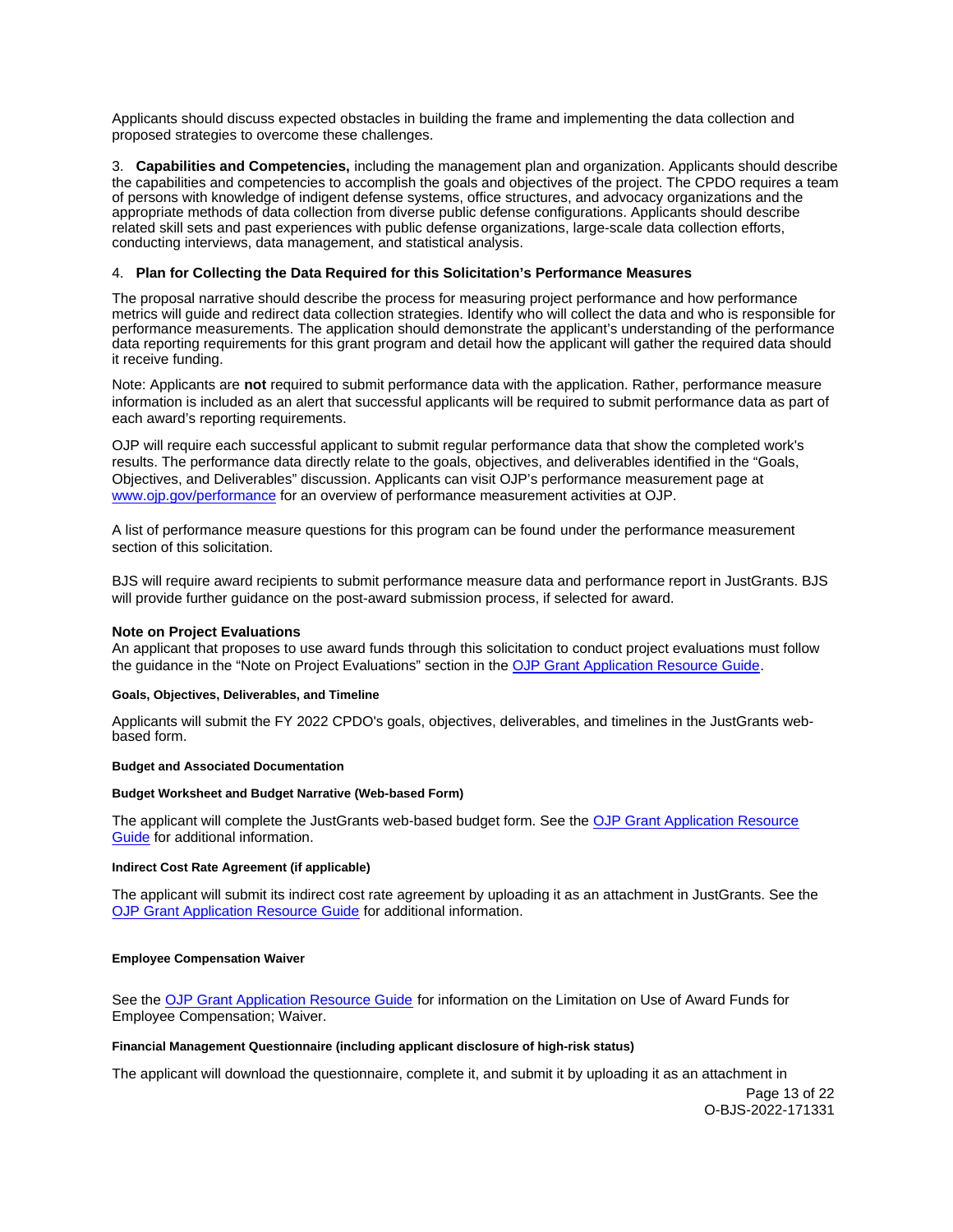<span id="page-13-0"></span>JustGrants. See the [OJP Grant Application Resource Guide](https://www.ojp.gov/funding/apply/ojp-grant-application-resource-guide#fm-internal-controls-questionnaire) for the link to the questionnaire and additional information.

## **Disclosure of Process Related to Executive Compensation**

If applicable, the applicant will submit a description of the process used to determine executive compensation by uploading the document as an attachment in JustGrants. See the "Application Attachments" section of the [OJP](https://www.ojp.gov/funding/apply/ojp-grant-application-resource-guide#disclosure-process-executive)  [Grant Application Resource Guide](https://www.ojp.gov/funding/apply/ojp-grant-application-resource-guide#disclosure-process-executive) for information.

#### **Additional Application Components**

Applicants will attach the additional requested documentation in JustGrants.

**Appendices** (not counted against the 25-page proposal narrative limit), including—

#### a. **Bibliography or references.**

- b. **Any tools, instruments, tables, charts, or graphs pertaining to the proposed project that are supplemental to such items included in the main body of the narrative.** Curriculum vitae or résumés of the principal investigator and any and all co-principal investigators. In addition, curriculum vitae, résumés, or biographical sketches of individuals (regardless of investigator status) who will be significantly involved in substantive aspects of the proposal (including individuals such as research methodologists serving as consultants and data experts familiar with data linkage). A detailed proposed project timeline with expected milestones and level of staff effort for each phase of work.
- c. **List of any previous and current BJS awards to the applicant organization and investigator(s)**, including the BJS-assigned award numbers and a brief description of any scholarly products that resulted in whole or in part from work funded under the BJS award(s).
- d. **Letters of cooperation/support or administrative agreements from organizations collaborating in the project**, such as universities, lawyers, justice agency personnel, or other membership groups.
- e. **List of other agencies, organizations, or funding sources to which this proposal has been submitted (if applicable).**

#### **Tribal Authorizing Resolution**

An application in response to this solicitation may require inclusion of tribal authorizing documentation as an attachment. If applicable, the applicant will submit the tribal authorizing documentation by uploading it as an attachment in JustGrants. See the [OJP Grant Application Resource Guide](https://www.ojp.gov/funding/apply/ojp-grant-application-resource-guide#tribal-authorizing-resolution) for information on tribal authorizing resolutions.

## **Research and Evaluation Independence and Integrity Statement**

If an application proposes research (including research and development) and/or evaluation, the applicant must demonstrate research/evaluation independence and integrity, including appropriate safeguards, before it may receive award funds. The applicant will submit documentation of its research and evaluation independence and integrity by uploading it as an attachment in JustGrants. For additional information, see the [OJP Grant Application](https://www.ojp.gov/funding/apply/ojp-grant-application-resource-guide#research-evaluation)  [Resource Guide.](https://www.ojp.gov/funding/apply/ojp-grant-application-resource-guide#research-evaluation)

#### **Human Subjects Protection**

BJS requires the funding recipient to submit proper documentation certifying that the research project meets the federal requirements for human subjects protections set forth in 28 CFR Part 46. Applicants should complete the Human Subjects Protection Certification of Compliance form, available at [https://bjs.ojp.gov/funding/human](https://bjs.ojp.gov/funding/human-subjects-and-confidentiality-requirements)[subjects-and-confidentiality-requirements.](https://bjs.ojp.gov/funding/human-subjects-and-confidentiality-requirements) Applicants should attach the completed certification form in JustGrants.

#### **Privacy Certificate**

The Privacy Certificate is a funding recipient's certification of compliance with federal regulations requiring confidentiality of information identifiable to a private person, which is collected, analyzed, or otherwise used in connection with an OJP-funded research or statistical activity. The funding recipient's Privacy Certificate includes a description of its policies and procedures to be followed to protect identifiable information. Applicants must specify in the Privacy Certificate the specific controls used to safeguard directly identifiable information against unauthorized disclosure. All project staff, including information technology personnel, subcontractors, and/or

> Page 14 of 22 O-BJS-2022-171331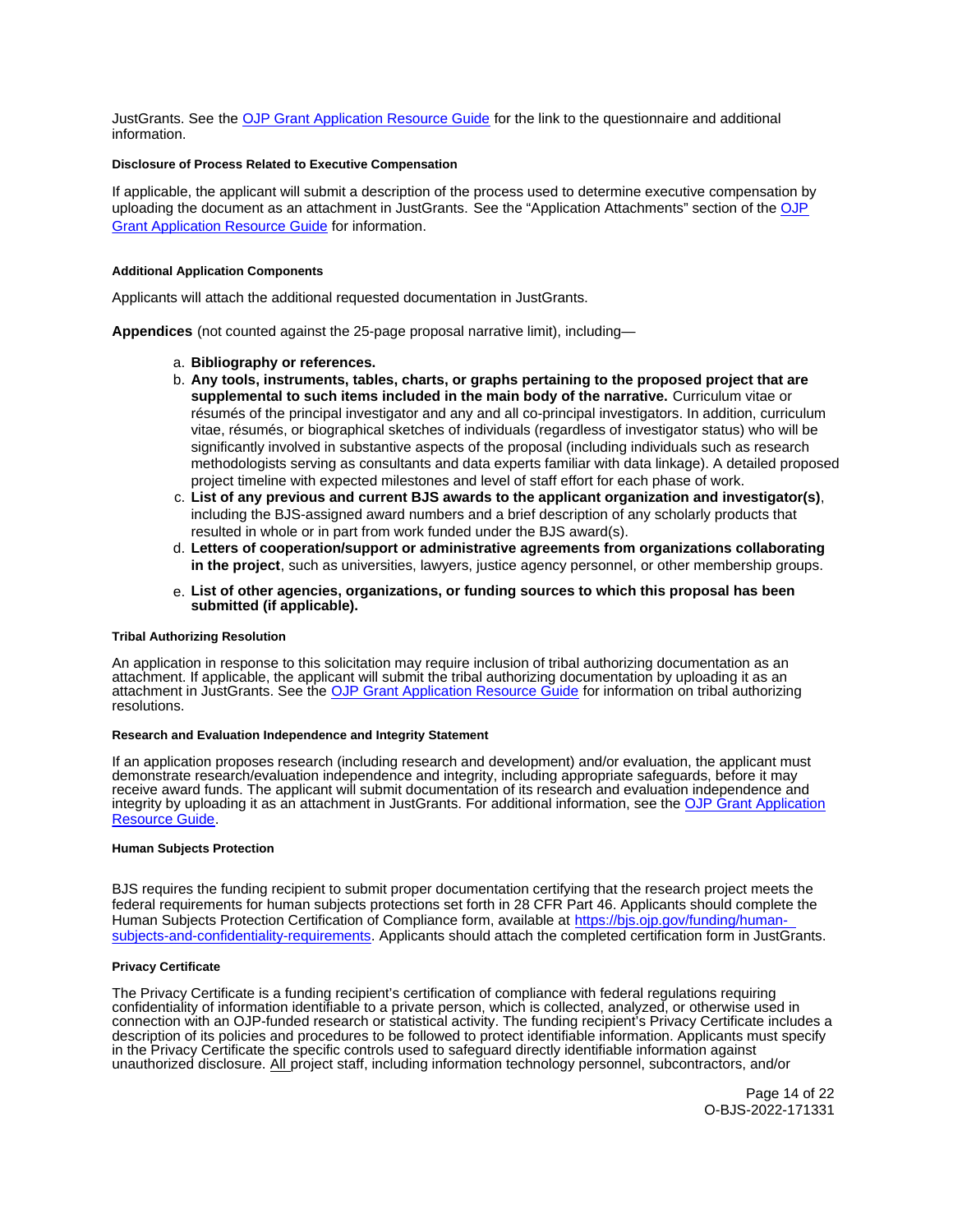<span id="page-14-0"></span>consultants, with access to identifiable data collected in conjunction with the BJS-funded activities are required to sign a Privacy Certificate to affirm their understanding of and agreement to comply with the terms of access and privacy requirements. Award recipients are responsible for maintaining an updated list of individuals with access to identifiable information and for ensuring that new staff who gain access to such information during the project period sign a Privacy Certificate. A model certificate is located at:

[https://bjs.ojp.gov/sites/g/files/xyckuh236/files/media/document/bjsmpc.pdf.](https://bjs.ojp.gov/sites/g/files/xyckuh236/files/media/document/bjsmpc.pdf) Applicants should attach the completed Privacy Certificate in JustGrants.

#### **Disclosures and Assurances**

The applicant will address the following disclosures and assurances.

#### **Disclosure of Lobbying Activities**

Complete and submit the SF-LLL in [Grants.gov.](https://Grants.gov) See the [OJP Grant Application Resource Guide](https://www.ojp.gov/funding/apply/ojp-grant-application-resource-guide#disclosure-lobby) for additional information.

#### **DOJ Certified Standard Assurances**

Review and accept the DOJ Certified Standard Assurances in JustGrants. See the [OJP Grant Application Resource](https://www.ojp.gov/funding/apply/ojp-grant-application-resource-guide#administrative)  [Guide](https://www.ojp.gov/funding/apply/ojp-grant-application-resource-guide#administrative) for additional information.

#### **Applicant Disclosure of Duplication in Cost Items**

Complete the JustGrants web-based Applicant Disclosure of Duplication in Cost Items form. See the [OJP Grant](https://www.ojp.gov/funding/apply/ojp-grant-application-resource-guide#applicant-disclosure-pending-applications)  [Application Resource Guide](https://www.ojp.gov/funding/apply/ojp-grant-application-resource-guide#applicant-disclosure-pending-applications) for additional information.

### **DOJ Certifications Regarding Lobbying; Debarment, Suspension and Other Responsibility Matters; and Drug-Free Workplace Requirements**

Review and accept the DOJ Certified Certifications Regarding Lobbying; Debarment, Suspension and Other Responsibility Matters; Drug-Free Workplace Requirements; Law Enforcement and Community Policing in JustGrants. See the [OJP Grant Application Resource Guide](https://www.ojp.gov/funding/apply/ojp-grant-application-resource-guide#administrative) for additional information.

# **Applicant Disclosure and Justification – DOJ High Risk Grantees (if applicable)**

If applicable, submit the DOJ High Risk Disclosure and Justification as an attachment in JustGrants. A DOJ High Risk Grantee is an award recipient that has received a DOJ High Risk designation based on a documented history of unsatisfactory performance, financial instability, management system or other internal control deficiencies, or noncompliance with award terms and conditions on prior awards, or is otherwise not responsible. See the [OJP](https://www.ojp.gov/funding/apply/ojp-grant-application-resource-guide#applicant-disclosure-justification)  [Grant Application Resource Guide](https://www.ojp.gov/funding/apply/ojp-grant-application-resource-guide#applicant-disclosure-justification) for additional information.

#### **How to Apply**

Step 1: The applicant must submit the **SF-424** and **SF-LLL** in [Grants.gov](https://Grants.gov) at [https://www.grants.gov/web/grants/register.html.](https://www.grants.gov/web/grants/register.html)

Step 2: The applicant must then submit the **full application,** including attachments, in JustGrants in [JustGrants.usdoj.gov.](https://justicegrants.usdoj.gov/)

For additional information, see the "How to Apply" section in the [OJP Grant Application Resource Guide](https://www.ojp.gov/funding/apply/ojp-grant-application-resource-guide#apply) and the **[DOJ Application Submission Checklist.](https://justicegrants.usdoj.gov/sites/g/files/xyckuh296/files/media/document/appln-submission-checklist.pdf)** 

#### **Submission Dates and Time**

The **SF-424 and the SF-LLL** must be submitted in [Grants.gov](https://Grants.gov) by 8:59pm ET on July 6, 2022.

The **full application** must be submitted in JustGrants by 8:59pm ET on July 13, 2022.

OJP urges applicants to submit their [Grants.gov](https://Grants.gov) and JustGrants submissions prior to the due dates to allow sufficient time to correct errors and resubmit by the submission deadlines if a rejection notification is received. To be considered timely, the **full application** must be submitted in JustGrants by the JustGrants application deadline.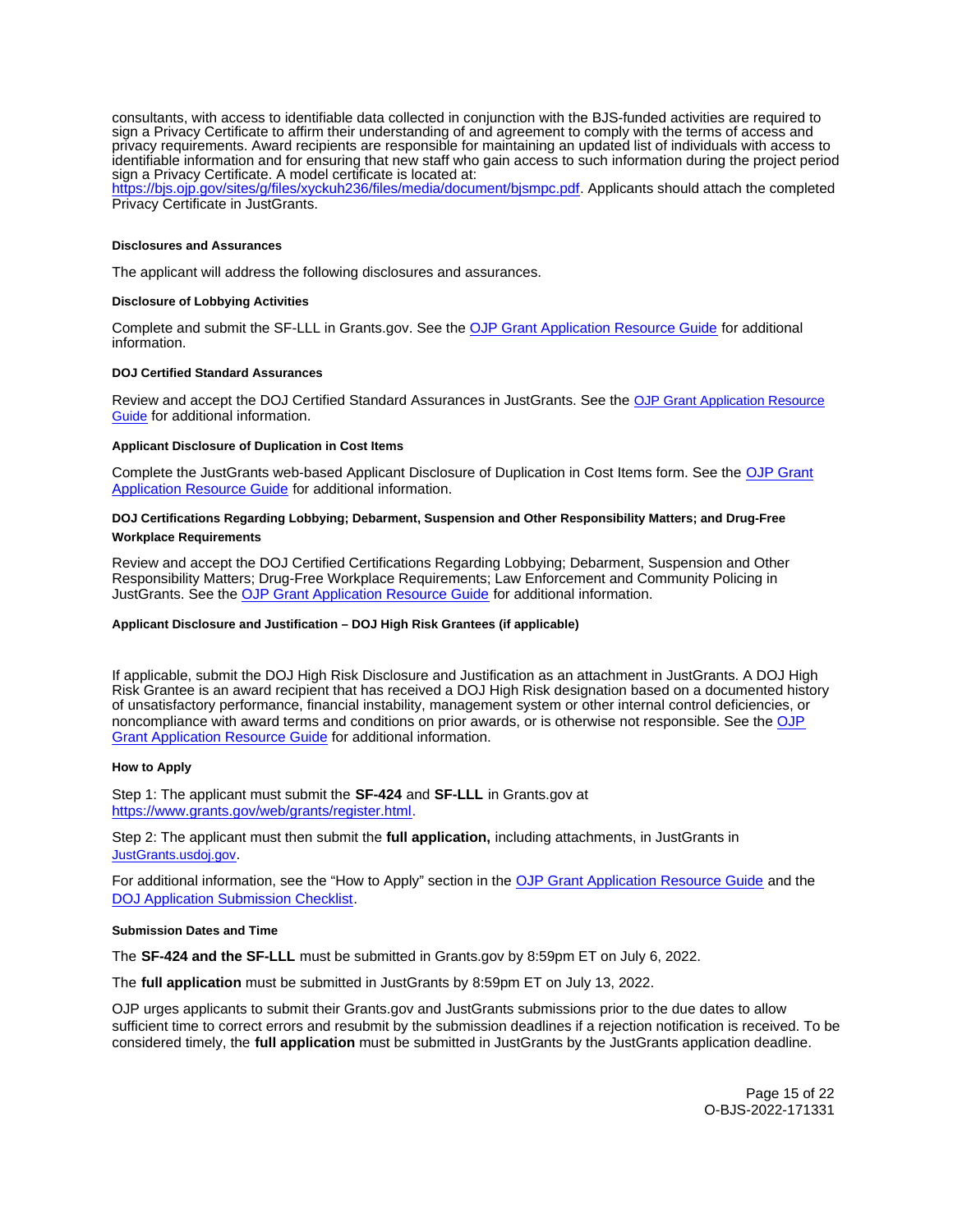# <span id="page-15-0"></span>**Experiencing Unforeseen Technical Issues**

An applicant that experiences unforeseen SAM.gov, [Grants.gov](https://Grants.gov), or JustGrants technical issues beyond its control that prevent application submission by the deadline, must demonstrate all efforts in requesting technical support in order to submit an application by the deadline. Technical support is available via phone and email to the applicable SAM.gov, [Grants.gov,](https://Grants.gov) or JustGrants support centers or service desks in which an applicant received a ticket number for resolution. If an applicant misses a deadline due to unforeseen technical difficulties, the applicant may request a waiver to submit an application after the deadline. Note: If an applicant does not submit all the required [Grants.gov](https://Grants.gov) forms by the [Grants.gov](https://Grants.gov) deadline, the applicant will not be able to proceed to the JustGrants portion of the application process.

An applicant experiencing technical difficulties with the following systems must contact the associated support desk indicated below to report the technical issue and receive a tracking number:

- [Grants.gov](https://Grants.gov) contact the [Grants.gov Customer Support Hotline](https://www.grants.gov/web/grants/support.html)
- SAM.gov contact the [SAM Help Desk \(Federal Service Desk\)](https://www.fsd.gov/gsafsd_sp)
- JustGrants contact the JustGrants Support Desk at [JustGrants.Support@usdoj.gov](mailto:JustGrants.Support@usdoj.gov) or 833-872-5175

An applicant requesting a waiver to submit a late application must document their request for technical assistance in an email to the OJP Response Center at [grants@ncjrs.gov](mailto:grants@ncjrs.gov) **within 24 hours after the application deadline** to request approval to submit its application after the deadline. If an applicant has technical issues with [Grants.gov,](https://Grants.gov) the applicant must contact the OJP Response Center at [grants@ncjrs.gov](mailto:grants@ncjrs.gov) within 24 hours of the [Grants.gov](https://Grants.gov) deadline to request approval to submit after the deadline. Waiver requests to submit after the submission deadline must:

- Describe the technical difficulties experienced;
- Include a timeline of the applicant's submission efforts (e.g., what date and time did the error occur, what date and time was action taken to resolve the issue and resubmit; and what date and time did support representatives respond);
- Include an attachment(s) of the complete grant application and all required documentation and material; and
- Include the applicant's Unique Entity Identifier (UEI) and any applicable SAM.gov tracking number(s), [Grants.gov](https://Grants.gov) Help Desk, and JustGrants Support Desk Ticket Numbers.

OJP will review each request for late submission and required supporting documentation and notify the applicant whether the request has been approved or denied. For more details on the waiver process, OJP encourages applicants to review the "Experiencing Unforeseen Technical Issues" section in the [OJP Grant Application](https://www.ojp.gov/funding/apply/ojp-grant-application-resource-guide#experiencing-unforeseen-technical-issues)  [Resource Guide](https://www.ojp.gov/funding/apply/ojp-grant-application-resource-guide#experiencing-unforeseen-technical-issues).

#### **Application Review Information**

# **Review Criteria**

#### **a. Merit Review Criteria**

Applications that meet the basic minimum requirements will be evaluated by peer reviewers. Applications will be evaluated on how the proposed project/program addresses the following criteria:

- 1. Statement of the Problem/Description of the Issue (10%) evaluate the applicant's understanding of the program/issue to be addressed.
- 2. Project Design and Implementation (35%) evaluate the adequacy of the proposal, including the goals, objectives, timelines, milestones, and deliverables.
- 3. Capabilities and Competencies (40%) evaluate the administrative and technical capacity of the applicant to successfully accomplish the goals and objectives.

Plan for Collecting the Data Required for this Solicitation's Performance Measures (5%) - evaluate the applicant's understanding of the performance data reporting requirements and the plan for collecting the

> Page 16 of 22 O-BJS-2022-171331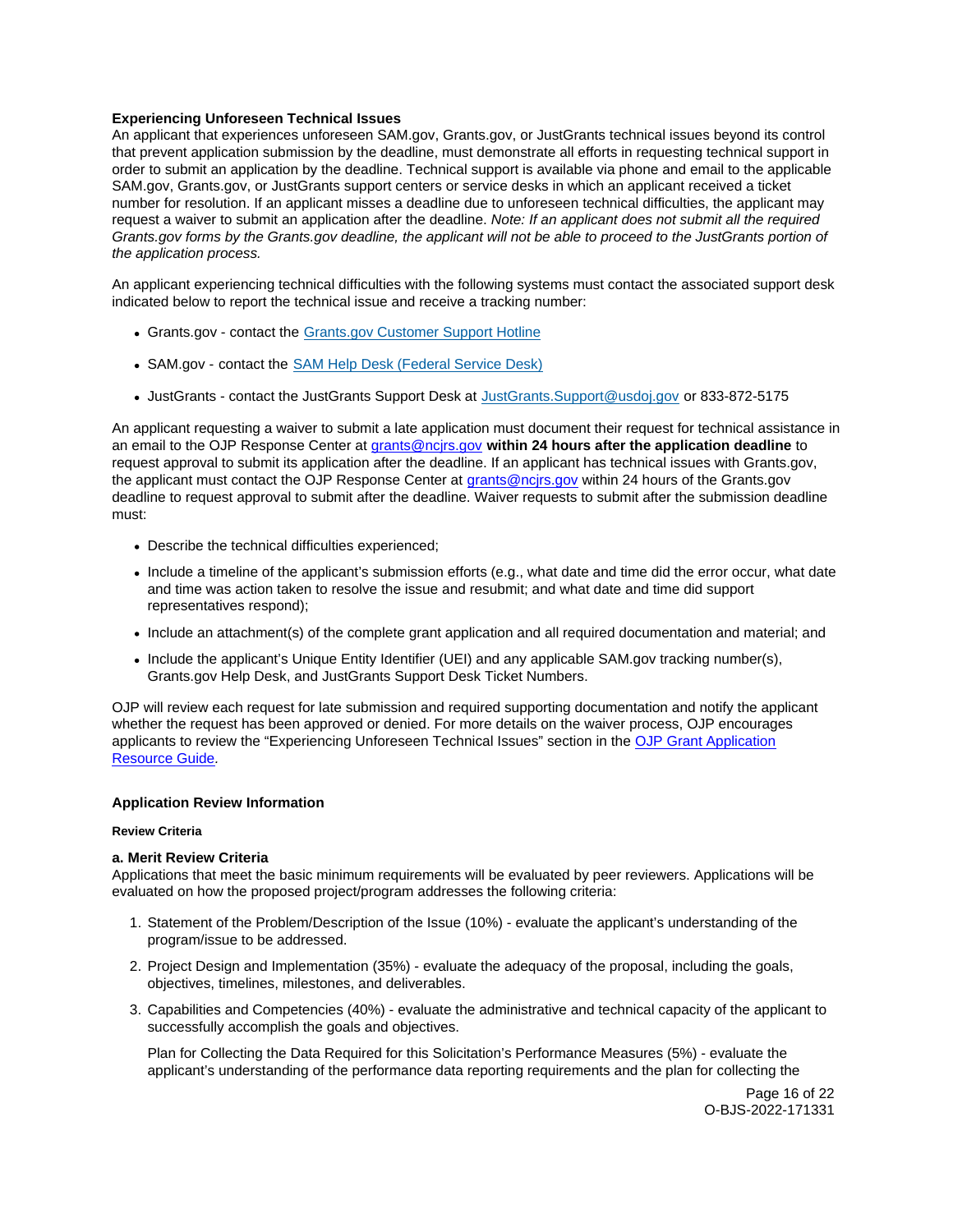<span id="page-16-0"></span>required data.

5. Budget (10%) - evaluate for completeness, cost effectiveness, and allowability (e.g., reasonable, allocable, and necessary for project activities).

# **b. Other Review Criteria/Factors**

Other important considerations for BJS include geographic diversity, strategic priorities, available funding, past performance, and the extent to which the Budget Worksheet and Budget Narrative (web-based form) accurately explain project costs that are reasonable, necessary, and otherwise allowable under federal law and applicable federal cost principles.

#### **Review Process**

Applications submitted under this solicitation that meet the basic minimum requirements, will be evaluated for technical merit by a peer review panel(s) in accordance with OJP peer review policy and procedures using the review criteria listed above.

OJP screens applications to ensure they meet the basic minimum requirements prior to conducting the peer review. Although specific requirements may vary, the following are common requirements applicable to all OJP solicitations:

- The application must be submitted by an eligible type of applicant.
- The application must request funding within programmatic funding constraints (if applicable).
- The application must be responsive to the scope of the solicitation.
- The application must include all items necessary to meet the basic minimum requirements.

Pursuant to the Part 200 Uniform Requirements, before award decisions are made, OJP also reviews information related to the degree of risk posed by the applicant. Among other things to help assess whether an applicant with one or more prior federal awards has a satisfactory record with respect to performance, integrity, and business ethics, OJP checks whether the applicant is listed in SAM as excluded from receiving a federal award.

In addition, if OJP anticipates that an award will exceed \$250,000 in federal funds, OJP also must review and consider any information about the applicant that appears in the non-public segment of the integrity and performance system accessible through SAM (currently, the Federal Awardee Performance and Integrity Information System, FAPIIS).

**Important note on FAPIIS:** An applicant may review and comment on any information about itself that currently appears in FAPIIS and was entered by a federal awarding agency. OJP will consider such comments by the applicant, in addition to the other information in FAPIIS, in its assessment of the risk posed by the applicant.

Absent explicit statutory authorization or written delegation of authority to the contrary, all final award decisions will be made by the BJS Director who may consider not only peer review ratings and BJS recommendations, but also other factors as indicated in this section.

#### **Federal Award Administration Information**

#### **Federal Award Notices**

See the [OJP Grant Application Resource Guide](https://www.ojp.gov/funding/apply/ojp-grant-application-resource-guide#federal-award-notices) for information on award notifications and instructions.

## **Administrative, National Policy, and Other Legal Requirements**

If selected for funding, in addition to implementing the funded project consistent with the OJP-approved application, the recipient must comply with all award conditions and all applicable requirements of federal statutes and regulations, including the applicable requirements referred to in the assurances and certifications executed in connection with award acceptance. For additional information on these legal requirements, see the "Administrative, National Policy, and Other Legal Requirements" section in the [OJP Grant Application Resource Guide.](https://www.ojp.gov/funding/apply/ojp-grant-application-resource-guide#administrative)

> Page 17 of 22 O-BJS-2022-171331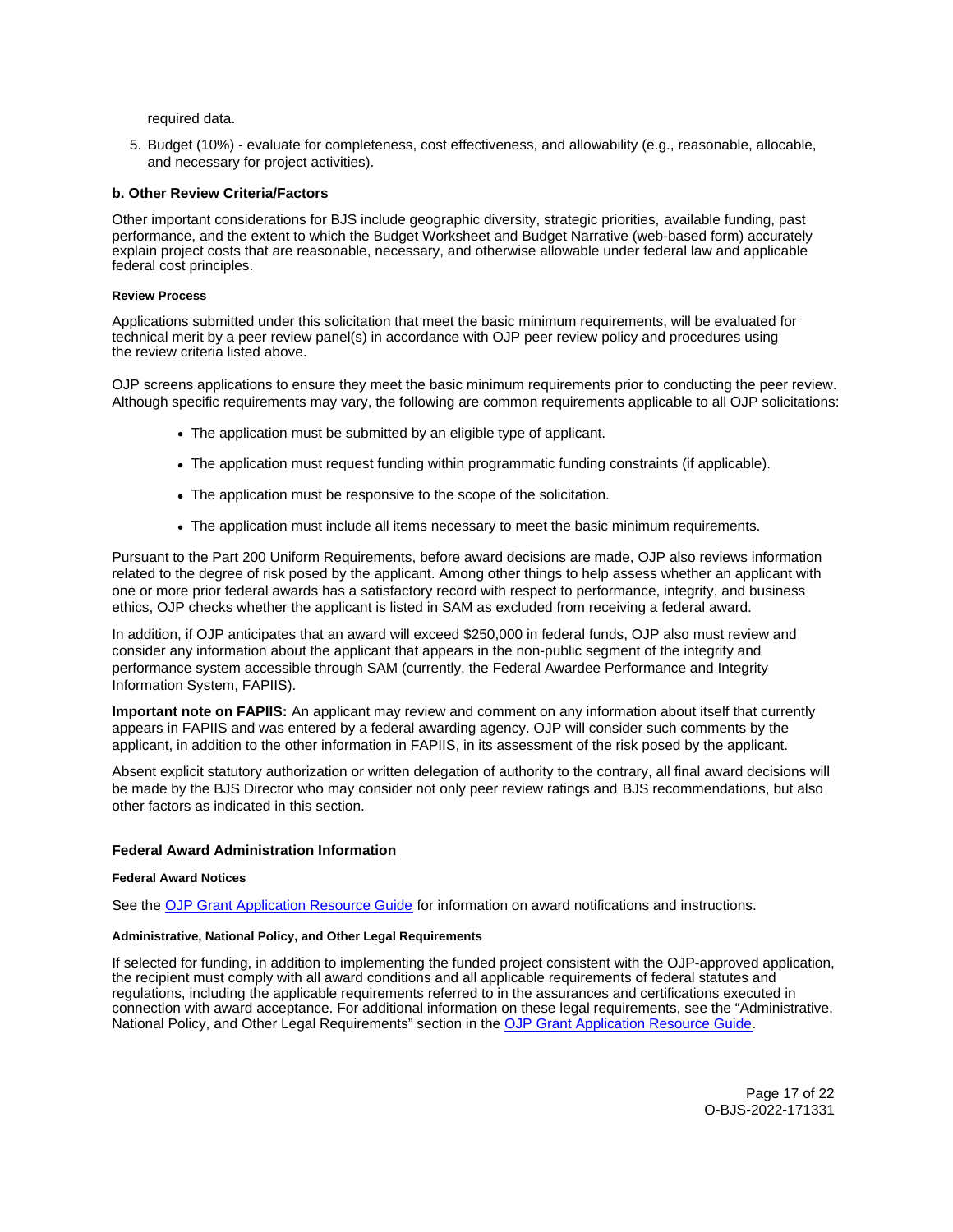## <span id="page-17-0"></span>**Information Technology (IT) Security Clauses**

An application in response to this solicitation may require inclusion of information related to information technology security. See the [OJP Grant Application Resource Guide](https://www.ojp.gov/funding/apply/ojp-grant-application-resource-guide#information-technology) for information on information technology security.

## **General Information about Post-Federal Award Reporting Requirements**

In addition to the deliverables described in the "Program Description" section, all award recipients under this solicitation will be required to submit certain reports and data.

Required reports. Award recipients typically must submit quarterly financial reports, semi-annual performance reports, final financial and performance reports, and, if applicable, an annual audit report in accordance with the Part 200 Uniform Requirements or specific award conditions. Future awards and fund drawdowns may be withheld if reports are delinquent. (In appropriate cases, OJP may require additional reports.)

See the [OJP Grant Application Resource Guide](https://www.ojp.gov/funding/apply/ojp-grant-application-resource-guide#general-information) for additional information on specific post-award reporting requirements, including performance measure data.

## **Federal Awarding Agency Contact(s)**

For OJP contact(s), see the solicitation cover page.

For contact information for [Grants.gov,](https://Grants.gov) see the solicitation cover page.

For contact information for JustGrants, see the solicitation cover page.

# **Other Information**

## **Freedom of Information and Privacy Act (5 U.S.C. 552 and 5 U.S.C. 552a)**

See the [OJP Grant Application Resource Guide](https://www.ojp.gov/funding/apply/ojp-grant-application-resource-guide#foia) for information on the Freedom of Information and Privacy Act (5 U.S.C. 552 and 5 U.S.C. 552a).

#### **Provide Feedback to OJP**

See the [OJP Grant Application Resource Guide](https://www.ojp.gov/funding/apply/ojp-grant-application-resource-guide#feedback) for information on how to provide feedback to OJP.

#### **Performance Measures**

| <b>Objectives</b>                                                                                            | <b>Performance Measure</b><br>(s)                                                                                                                                   | <b>Data Recipient Provides</b>                                                                                                                                                                                                                                                                                                                                                                                                                                                                                                                                                                              |
|--------------------------------------------------------------------------------------------------------------|---------------------------------------------------------------------------------------------------------------------------------------------------------------------|-------------------------------------------------------------------------------------------------------------------------------------------------------------------------------------------------------------------------------------------------------------------------------------------------------------------------------------------------------------------------------------------------------------------------------------------------------------------------------------------------------------------------------------------------------------------------------------------------------------|
| lProvide accurate and<br>timely statistics on the<br>administrative operations<br>of public defender offices | Percentage of deliverables<br>(including final reports and<br>data files) that are<br>completed on time                                                             | As detailed in the solicitation deliverables<br>section:                                                                                                                                                                                                                                                                                                                                                                                                                                                                                                                                                    |
| by administering the<br>Census of Public<br>Defender Offices<br>(CPDO)                                       | Percentage of deliverables<br>(including final reports and<br>data files) that meet<br>expectations<br>Number and variety of<br>subject matter experts<br>consulted | Task 2: (1) Engage and incorporate<br>stakeholders' feedback providing a report<br>summarizing the recommendations of the<br>panel of subject matter experts to identify<br>key variables of interest in the field and<br>optimal outreach strategies for engaging<br>respondents, (2) a draft instrument, (3)<br>draft OMB generic clearance materials,<br>(4) cognitive testing of the CPDO<br>questionnaire, including a detailed report<br>of the results and recommendations for<br>modifications, and (5) a final<br>questionnaire, including screenshots of<br>web-based data collection instrument. |
|                                                                                                              |                                                                                                                                                                     | Task 3: (1) Documentation on frame                                                                                                                                                                                                                                                                                                                                                                                                                                                                                                                                                                          |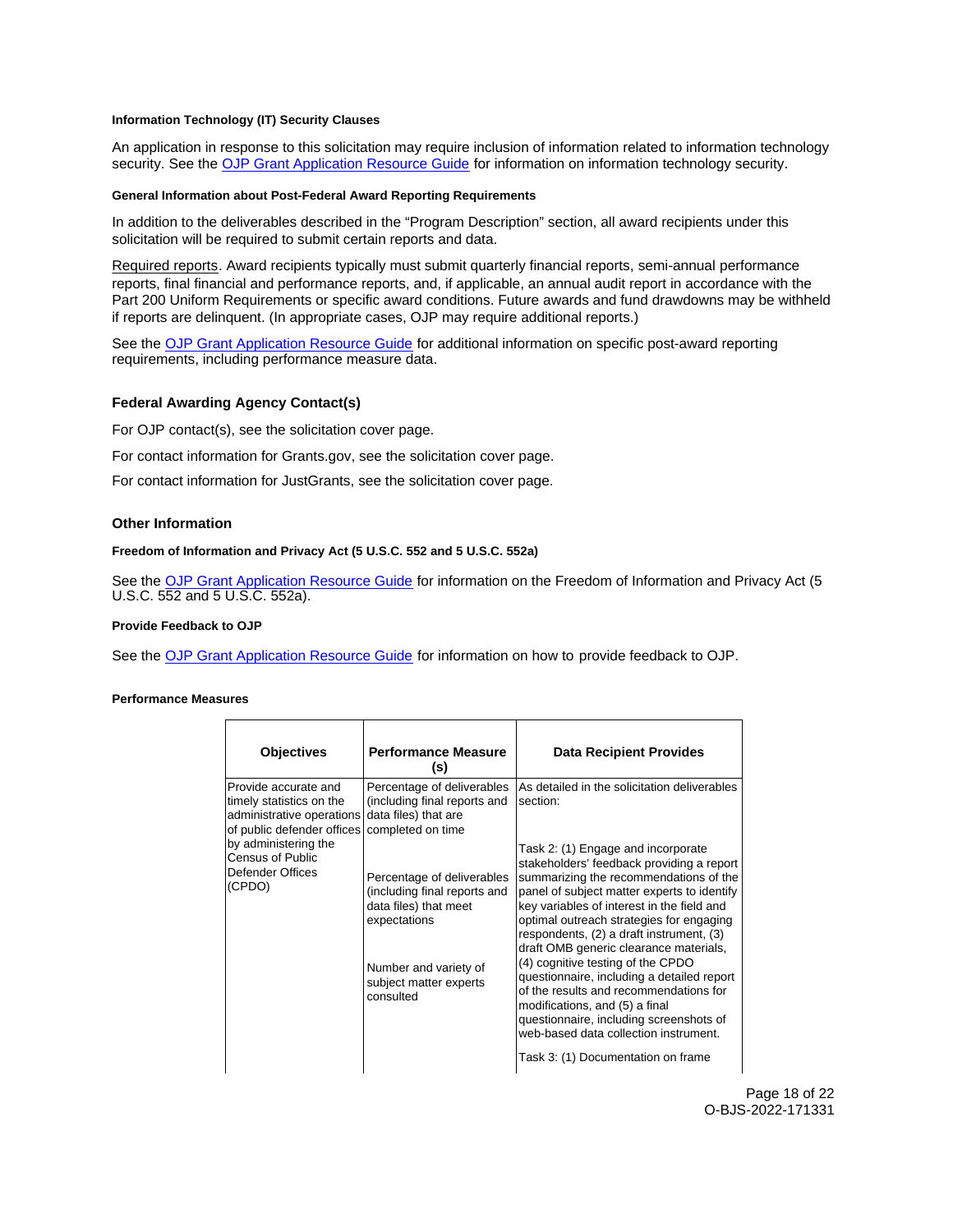|                     |                                                                                                                           | development, including data sources and<br>office inclusion and exclusion, and (2) a<br>final CPDO frame.                                                                                                                                                                                                                                                                                                                                                                                                                                                                                                                                                                                                                                                                                                                                                                                        |
|---------------------|---------------------------------------------------------------------------------------------------------------------------|--------------------------------------------------------------------------------------------------------------------------------------------------------------------------------------------------------------------------------------------------------------------------------------------------------------------------------------------------------------------------------------------------------------------------------------------------------------------------------------------------------------------------------------------------------------------------------------------------------------------------------------------------------------------------------------------------------------------------------------------------------------------------------------------------------------------------------------------------------------------------------------------------|
|                     |                                                                                                                           | Task 4: Draft materials for full Paperwork<br>Reduction Act clearance from OMB for<br>the information collection.                                                                                                                                                                                                                                                                                                                                                                                                                                                                                                                                                                                                                                                                                                                                                                                |
|                     | Achieve a 95% survey<br>response rate                                                                                     | Conduct data collection and nonresponse<br>follow-up as detailed in the solicitation<br>deliverables section to include the<br>following:                                                                                                                                                                                                                                                                                                                                                                                                                                                                                                                                                                                                                                                                                                                                                        |
|                     | Develop and maintain a<br>web-based reporting<br>system that meets BJS's<br>standards for effectiveness<br>and efficiency | Task 5: (1) An operational electronic data<br>collection method, (i.e., Web-based<br>version of survey instrument, complete<br>with user testing documentation) (2)<br>written documentation of data collection,<br>processing, and cleaning procedures, (3)<br>field progress reports of any problems<br>with data collection activities and the<br>corresponding remedial action, along<br>with a written report of findings from the<br>survey administration, including<br>unweighted counts, based on the data,<br>(4) weekly reports to assess response<br>rates, data quality, and nonresponse<br>bias, (5) a marketing plan and materials,<br>(6) preliminary raw data in the format<br>specified in the DMP when 50% and 75%<br>response rates are reached, (7) detailed<br>documentation of all modifications to the<br>raw data file, and (8) a detailed final<br>performance report. |
|                     |                                                                                                                           | Provide response rate data to include:<br>A. Number of agencies participating in<br>the survey                                                                                                                                                                                                                                                                                                                                                                                                                                                                                                                                                                                                                                                                                                                                                                                                   |
|                     |                                                                                                                           | B. Number of agencies that responded to<br>the survey                                                                                                                                                                                                                                                                                                                                                                                                                                                                                                                                                                                                                                                                                                                                                                                                                                            |
|                     |                                                                                                                           | C. Number of agencies submitting data in<br>a timely fashion                                                                                                                                                                                                                                                                                                                                                                                                                                                                                                                                                                                                                                                                                                                                                                                                                                     |
|                     |                                                                                                                           |                                                                                                                                                                                                                                                                                                                                                                                                                                                                                                                                                                                                                                                                                                                                                                                                                                                                                                  |
| Provide statistical |                                                                                                                           | As detailed in Task 6 provide (1)<br>Documentation of any data challenges,<br>(2) a raw file and final cleaned dataset,                                                                                                                                                                                                                                                                                                                                                                                                                                                                                                                                                                                                                                                                                                                                                                          |

Page 19 of 22 O-BJS-2022-171331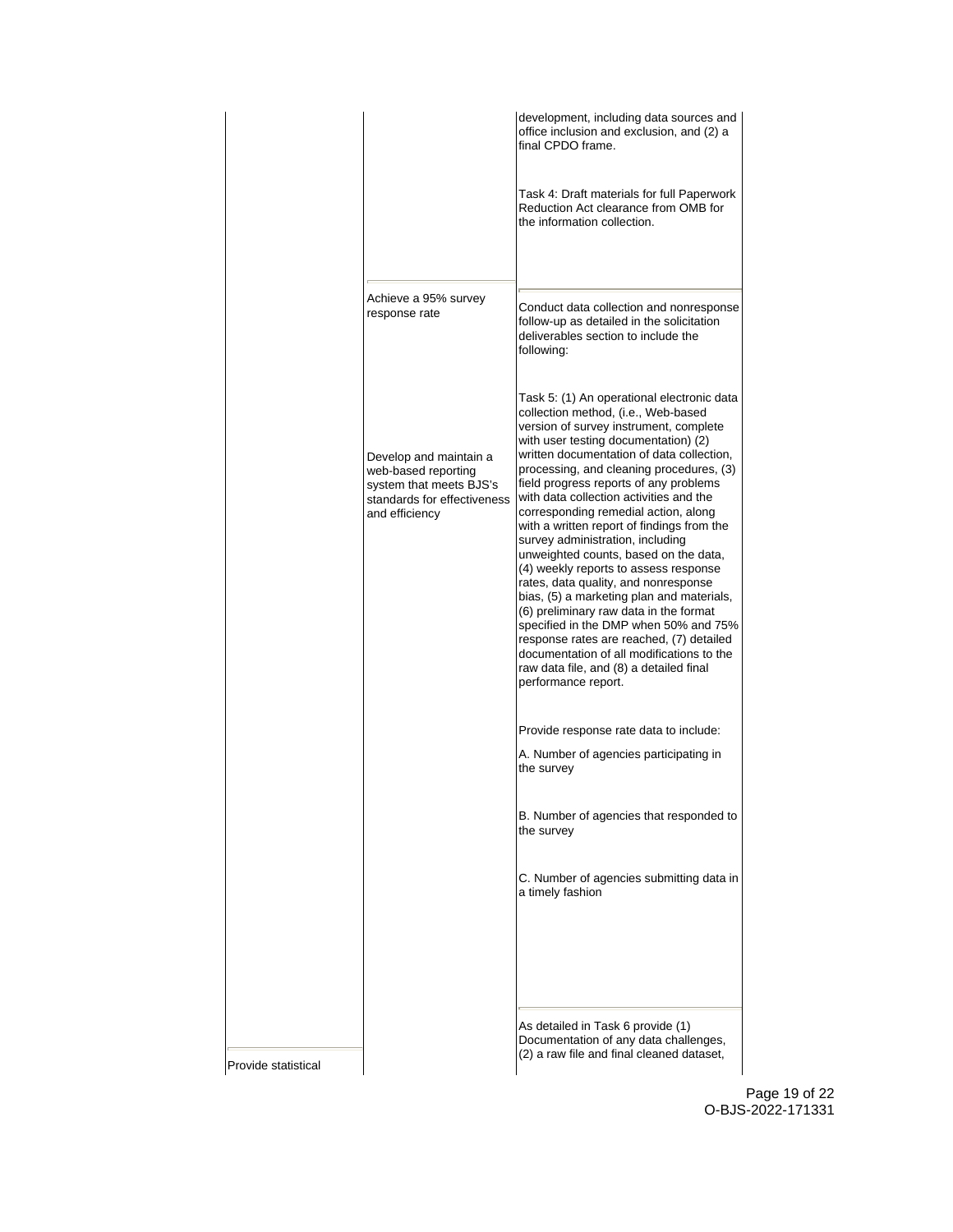| support to BJS to<br>strengthen research and<br>data collection activities |                                                                                                                                                                                                            | and (3) a final study report and codebook<br>documentation.                                                                                                                                                                           |
|----------------------------------------------------------------------------|------------------------------------------------------------------------------------------------------------------------------------------------------------------------------------------------------------|---------------------------------------------------------------------------------------------------------------------------------------------------------------------------------------------------------------------------------------|
|                                                                            |                                                                                                                                                                                                            | As defined under Task 1 to include but<br>not limited to:                                                                                                                                                                             |
|                                                                            | Percentage of deliverables                                                                                                                                                                                 |                                                                                                                                                                                                                                       |
|                                                                            | (including final reports and<br>data files) that are                                                                                                                                                       | (1) A written timeline for the entire                                                                                                                                                                                                 |
|                                                                            | completed on time                                                                                                                                                                                          | program (all tasks), with the design and<br>program tasks more fully specified, (2)<br>biweekly program meetings, (3) semi-<br>annual reports as required by OJP, (4)<br>quarterly financial reports as required by                   |
|                                                                            | Percentage of deliverables<br>(including final reports and<br>data files) that meet<br>expectations                                                                                                        | OJP, (5) progress reports due within 15<br>business days after the end of each<br>month or at a time determined mutually<br>between BJS and the successful<br>applicant, and (6) a DMP due within 60<br>days of the award start date. |
|                                                                            | Quality of project<br>management as measured<br>by whether significant<br>interim project milestones<br>were achieved, final<br>deadlines were met, and<br>costs were maintained<br>within approved funds. |                                                                                                                                                                                                                                       |
|                                                                            |                                                                                                                                                                                                            |                                                                                                                                                                                                                                       |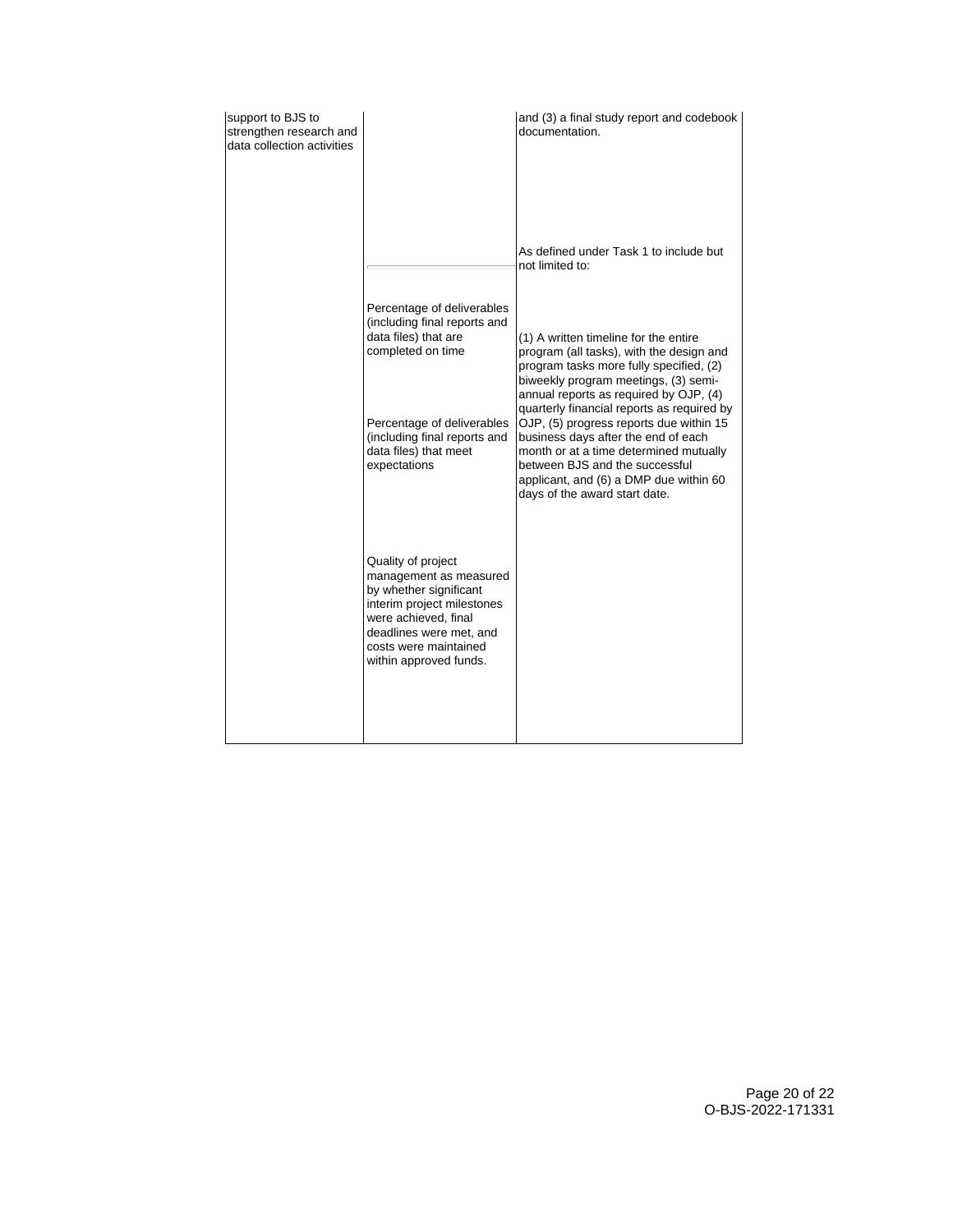## <span id="page-20-0"></span>**Application Checklist**

# **FY 2022 Census of Public Defender Offices**

This application checklist has been created as an aid in developing an application. The [DOJ Application Submission](https://justicegrants.usdoj.gov/sites/g/files/xyckuh296/files/media/document/appln-submission-checklist.pdf)  [Checklist](https://justicegrants.usdoj.gov/sites/g/files/xyckuh296/files/media/document/appln-submission-checklist.pdf) is another resource.

## **What an Applicant Must Do:**

Prior to registering in [Grants.gov](https://Grants.gov):

Confirm your Entity's [System Award Management \(SAM\)](https://sam.gov/SAM/) Registration Information (see [OJP Grant](https://www.ojp.gov/funding/apply/ojp-grant-application-resource-guide#apply)  [Application Resource Guide\)](https://www.ojp.gov/funding/apply/ojp-grant-application-resource-guide#apply)

To register in [Grants.gov](https://Grants.gov):

- Acquire an Authorized Organization Representative (AOR) and a [Grants.gov](https://Grants.gov) username and password (see [OJP Grant Application Resource Guide\)](https://www.ojp.gov/funding/apply/ojp-grant-application-resource-guide#apply)
- Acquire AOR confirmation from the E-Business Point of Contact (E-Biz POC) (see OJP Grant [Application Resource Guide\)](https://www.ojp.gov/funding/apply/ojp-grant-application-resource-guide#apply)

# To find the funding opportunity:

- Search for the funding opportunity in [Grants.gov](https://Grants.gov) using the opportunity number, Assistance Listing or keyword(s)
- Select the correct Competition ID
- Access the funding opportunity and application package (see Step 7 in the OJP Grant Application [Resource Guide\)](https://www.ojp.gov/funding/apply/ojp-grant-application-resource-guide#apply)
- Sign up for [Grants.gov](https://Grants.gov) email [notifications](https://www.grants.gov/web/grants/manage-subscriptions.html) (optional) (see [OJP Grant Application Resource Guide\)](https://www.ojp.gov/funding/apply/ojp-grant-application-resource-guide#apply)
- Read **Important Notice: Applying for Grants in Grants.gov**
- Read OJP policy and guidance on conference approval, planning, and reporting available at <https://www.ojp.gov/funding/financialguidedoj/iii-postaward-requirements#6g3y8>(see [OJP Grant](https://www.ojp.gov/funding/apply/ojp-grant-application-resource-guide#prior-approval)  [Application Resource Guide\)](https://www.ojp.gov/funding/apply/ojp-grant-application-resource-guide#prior-approval)

#### **Overview of Post-Award Legal Requirements:**

Review the "[Overview of Legal Requirements Generally Applicable to OJP Grants and Cooperative](https://www.ojp.gov/funding/explore/legal-overview-fy-2022-awards)  [Agreements - FY 2022 Awards"](https://www.ojp.gov/funding/explore/legal-overview-fy-2022-awards) in the [OJP Funding Resource Center.](https://www.ojp.gov/funding)

#### **Review Scope Requirement:**

The federal amount requested is within the allowable limit(s) of \$1,000,000

#### **Review Eligibility Requirement:**

- Public and State controlled institutions of higher education
- Native American tribal organizations (other than Federally recognized tribal governments)
- 
- 
- Native American tribal governments (Federally recognized)<br>• Nonprofits having a 501(c)(3) status with the IRS, other than institutions of higher education<br>• Nonprofits that do not have a 501(c)(3) status with the IRS, ot
- Private institutions of higher education
- For profit organizations other than small businesses

#### **Prepare to submit the Application for Federal Assistance standard form (SF)-424 and Disclosure of Lobbying Activities form (SF-LLL)**

- Review Information to complete the Application for Federal Assistance (SF-424) in [Grants.gov](https://Grants.gov) **Submit Intergovernmental Review**
- 
- Complete Standard Applicant Information (SF-424 information from [Grants.gov](https://Grants.gov))
- Submit the **SF-424** and **SF-LLL** in [Grants.gov](https://Grants.gov)

## After the SF-424 and SF-LLL submission in [Grants.gov](https://Grants.gov), receive [Grants.gov](https://Grants.gov) email notifications that:

- Submission has been received in [Grants.gov](https://Grants.gov)
- Submission has either been successfully validated or rejected with errors (see OJP Grant Application [Resource Guide\)](https://www.ojp.gov/funding/apply/ojp-grant-application-resource-guide#apply)

Page 21 of 22 O-BJS-2022-171331